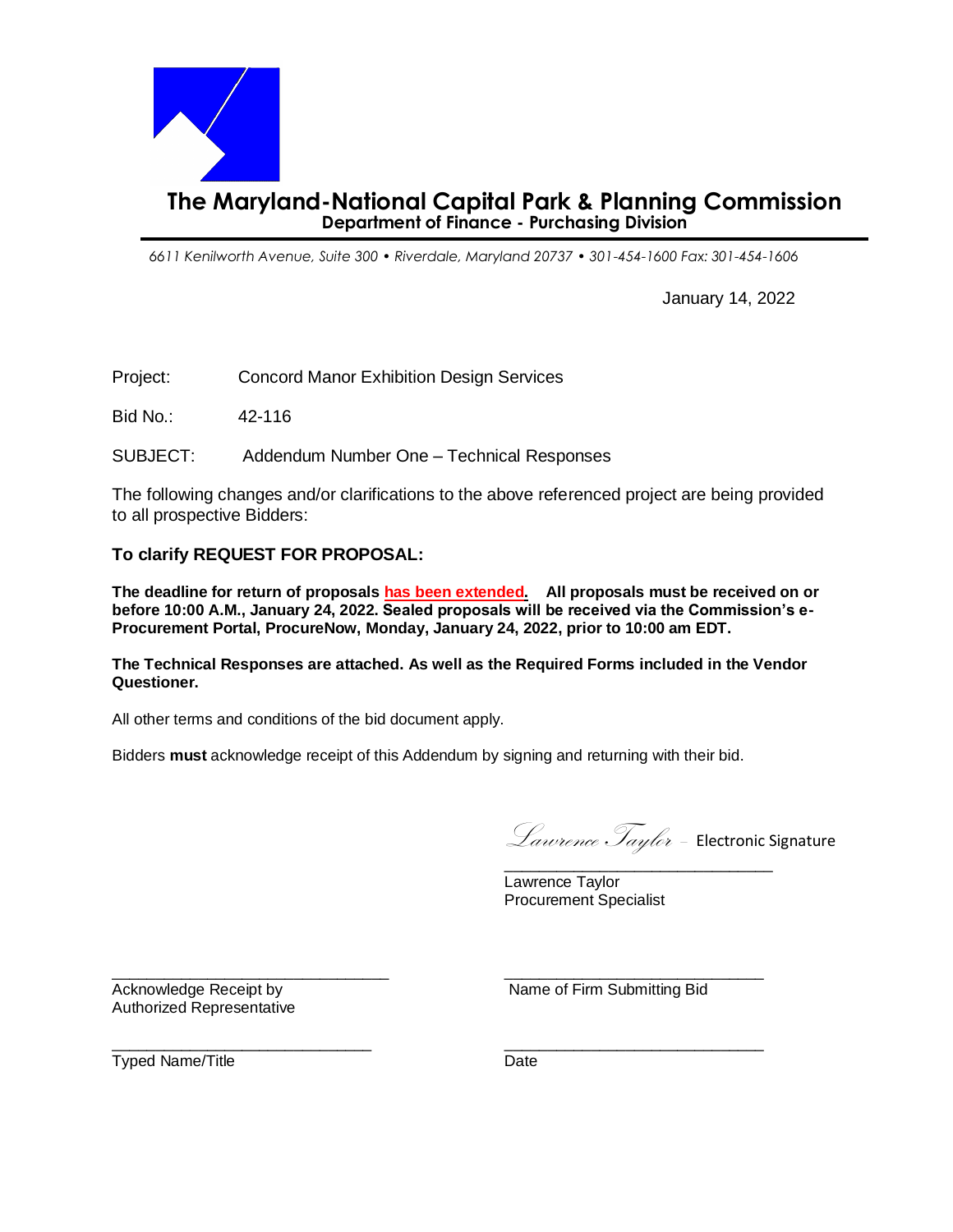# **Questions and Responses for Clarification - RFP 42-116 Concord Manor Exhibition Design Services**

# **Procurement Related Questions**

- 1. Can M-NCPPC post the list of firms participating in the mandatory pre-bid meeting on Jan. 4? Answer: Posted
- 2. Can M-NCPPC post the presentation from the mandatory pre-bid meeting on Jan. 4? Answer: Posted
- 3. Question 7 in the Vendor Questionnaire is a request for a State of Maryland Business License. Can you confirm that a State of Maryland Business License is not required to perform this scope of work and that "N/A" is an acceptable response to this question? Answer: The vendor is REQUIRED to be licensed and in good standing the State of MD.
- 4. Question 13 in the Vendor Questionnaire is the Statement of Evidence of Responsibility and it requires "at least one reference for each of the Proposer's two most recent projects." Can you confirm that these are in addition to the references requested in Question 4 in the Vendor Questionnaire and that these references can be duplicates of the references listed in response to Question 4? Answer: The reference requested in Vendor Questionnaire can be utilized to fulfil the requirement for references.
- 5. Question 14 in the Vendor Questionnaire requires us to download and complete a "Sample Contract." The "Sample\_Contract" that is downloadable via the link in Question 14 in ProcureNow is different from the Attachment "A - Sample Contract" that is on the "Downloads" page of ProcureNow. Can you clarify which of the two sample contracts we are supposed to download and complete and do you want us to make corrections to references to "2012" in "A - Sample Contract" or to "2020" in "Sample\_Contract"? Answer: The Offeror does not have to download and complete a "Sample Contract". The Sample Contract is for informational purposes only.
- 6. Also related to Question 14 in the Vendor Questionnaire and the "Sample\_Contract" can you clarify what we're supposed to fill in for the contract execution date as well as the dates for the Addendum that have yet to be issued? Alternatively, perhaps you could consider removing the "Sample Contract" download & complete & upload requirement? Answer: The Offeror does not have to download and complete a "Sample Contract". The Sample Contract is for informational purposes only.
- 7. Question 15 relates to the Vendor Registration process. Can you confirm that we are not required to complete the Vendor Registration process in advance of an award by M-NCPPC?

Answer: The Offeror is **NOT** required to register in advance of an award by M-NCPPC Holiday Schedule is just for informational purposes only.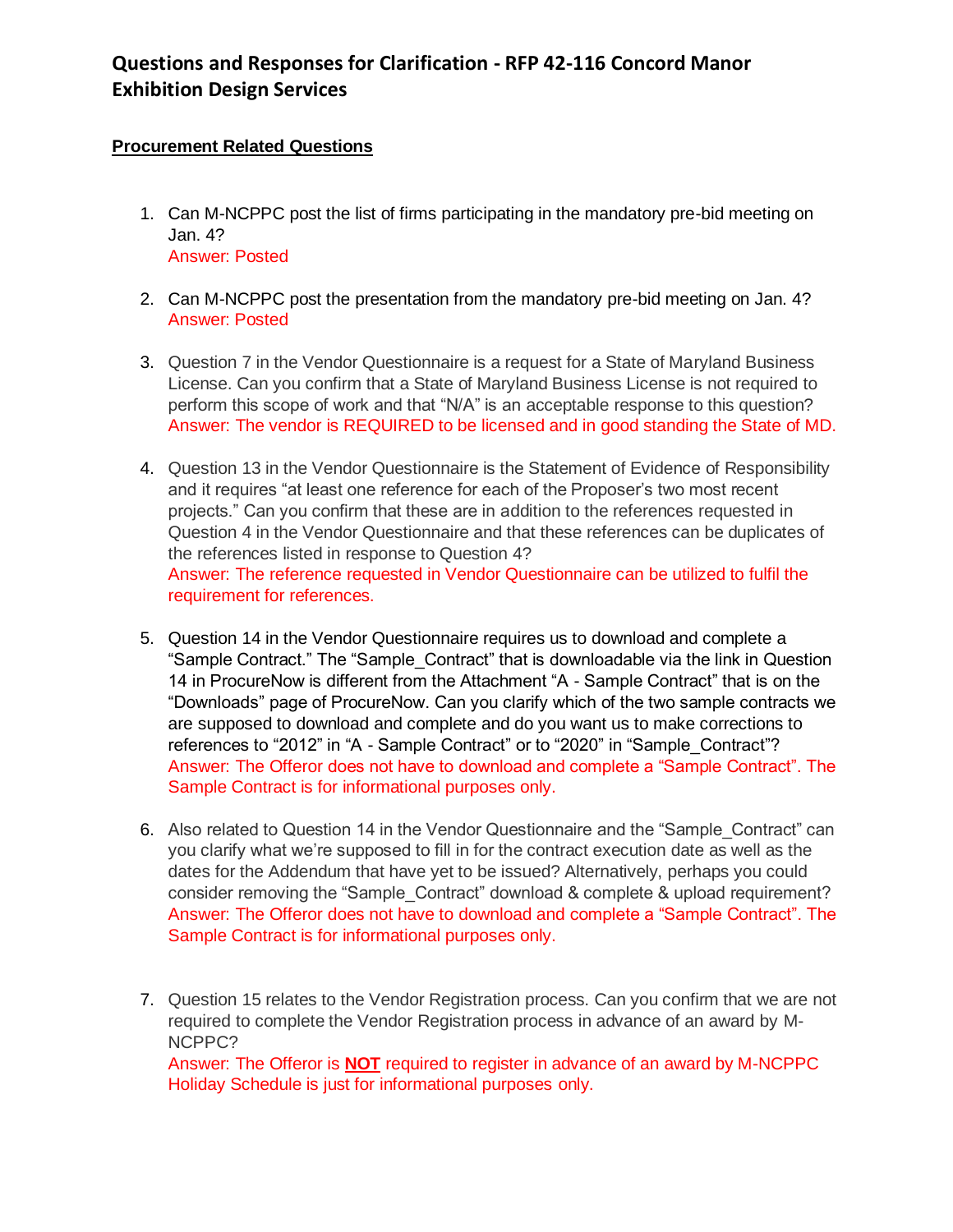- 8. Question 16 relates to the Commission 2021 Holiday Schedule. Can you confirm that we are not required to upload any files or response to this question? Answer: The Offeror is NOT required to upload any files or respond to this question, the Holiday Schedule is just for informational purpose.
- 9. Can you confirm that we are not required to upload a W-9 Form or a Certificate of Insurance in advance of an award of contract? Answer: The Offeror is not required to upload a W-9 Form or a Certificate of Insurance until award.
- 10. Section IV.B.5 Required Forms Can you confirm that the forms required in Part VI are actually the forms listed in Section IV.E? Answer: The forms listed in Part VI are the same forms as listed in Section IV.E.
- 11. Also related to Section IV.B.5 Required Forms, can you confirm that the forms required in the Technical Proposal include the Proposal Declaration Form, the Nondiscrimination in Subcontracting form the Insurance Checklist, and the Statement of Evidence of Responsibility and - further - that if the Proposal Declaration Form, the Nondiscrimination in Subcontracting Form, and the Statement of Evidence of Responsibility Form are completed and uploaded through ProcureNow as part of the Vendor Questionnaire, these forms do not need to be included in the Technical Proposal PDF? Answer: The required forms in the Technical Proposal are the Proposal Declaration, the Nondiscrimination in Subcontracting form, the Insurance Checklist, and the Statement of Evidence of Responsibility.

If the Proposer complete and uploaded the Declaration Form, the Nondiscrimination in Subcontracting Form, and the Statement of Evidence of Responsibility Form through ProcureNow as part of the Vendor Questionnaire, these forms do **NOT** need to be included in the Technical Proposal PDF.

- 12. Regarding the IV.B.5 Required Forms reference to "Insurance Checklist" can you confirm that this is a reference to the "Insurance Requirements" section of the Vendor Questionnaire and also confirm whether or not we are required to provide a Certificate of Insurance with our proposal or if that is required only upon announcement of an award? Answer: The Certificate of Insurance is not required with your proposal. The organization must understand the insurance requirements as provided for in this solicitation and will comply in full if awarded this contract.
- 13. Section IV.B ("Technical Proposal Format") outlines a Technical Proposal organization that is similar to the one identified in Section IV.A.B, but slightly different. It also begins with a title page, then flips the next two sections and changes "Design and Content Development Approach" to "Design, Methodology, and Approach" and changes "Introduction/Prior Experience" to "Qualifications and Experience". This new "Qualifications and Experience" section does not include the list of items included in Section IV.A.C but it does ask for more information about the team members and the subconsultants. It also asks for five relevant project examples and references the project manager's role and experience. Given the differences between the "Proposal Organization" directions and the "Technical Proposal Format" directions, can you confirm that M-NCPPC is looking for the following and that the following format is acceptable as a submission in two volumes? Technical Proposal (a single PDF that includes the following): \* Title Page \* Firm Information including responses to items 1-3 (including 3a-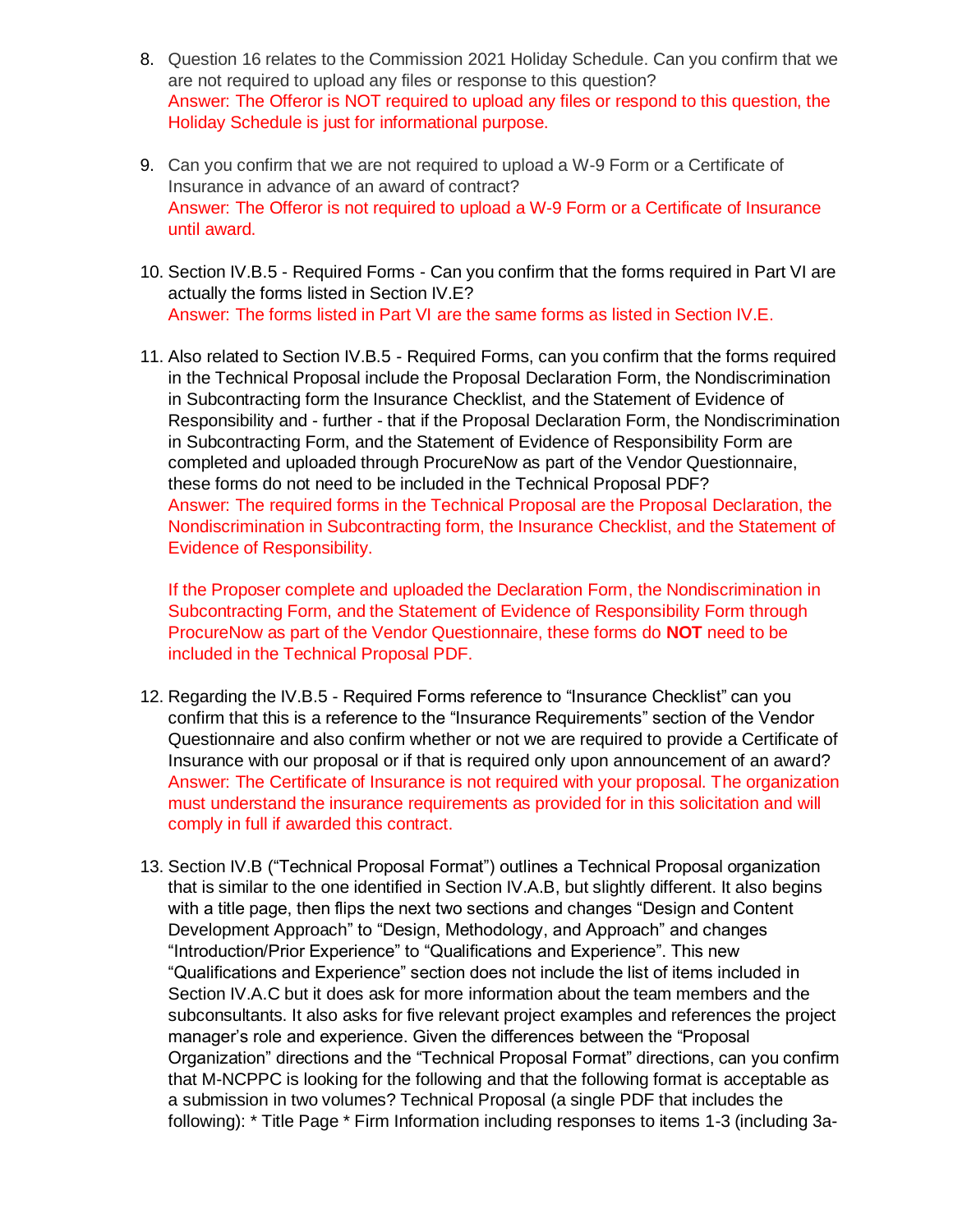3j) in section IV.A.C  $*$  Key Personnel and Subconsultants (including an org chart)  $*$ Relevant Past Projects (a minimum of five completed projects from the last 10 years) \* References (a minimum of three) \* Design Approach (including responses to eight items listed in section IV.A.D) \* Project Management Approach Price Proposal (a single PDF that includes the following): \* Title page \* Letter identified in section IV.C.1 \* Price Proposal Form A identified in section IV.C.2 \* Detailed Cost Breakdown identified in section IV.C.3 \* Hourly rates as identified in section IV.C.4 \* Form D - Subcontractor Utilization Report

Answer: The acceptable format outlined in Section IV.B Technical Proposal Format in the solicitation.

- 14. Can you identify where, within the ProcureNow platform, we are to attach the Technical Proposal PDF? There is a place in "4. Company Profile" for "Documents / Other Documents" … Is that where we are supposed to attach the Technical Proposal PDF? Answer: The Technical Proposal is to be uploaded in ProcureNow with the required forms outlined in the solicitation.
- 15. During the mandatory pre-bid you put up a slide about "Minority, Female, and Disabled (MFD) Subcontracting Level of Participation". That slide indicated that "An MFD subcontracting level of participation of thirteen percent (13%) has been established for this RFP." Can you clarify what this means? Does this mean that an offeror who does not demonstrate that they will subcontract a minimum of 13% of the work for this phase to MFD businesses will be ineligible for consideration? Answer: It is the policy of the Commission that any bidder/offeror seeking to contract with the Commission shall not discriminate against MFDs in the selection of subconsultants /suppliers on Commission projects. Specifically, bidder/offerors are required to provide MFDs the opportunity to submit bids/offers as Subconsultant/suppliers and to award those MFDs submitting low bids the subcontracts unless there are legitimate reasons not to do so. Within the form is two options for the offerors to select.
- 16. Are there any file size limitations for submittals uploaded to the ProcureNow portal? Answer: There is not any file size limitation for submittals of proposals to ProcureNow portal.
- 17. Are there any page limits for the proposal? Answer: There are not any page limits for this proposal.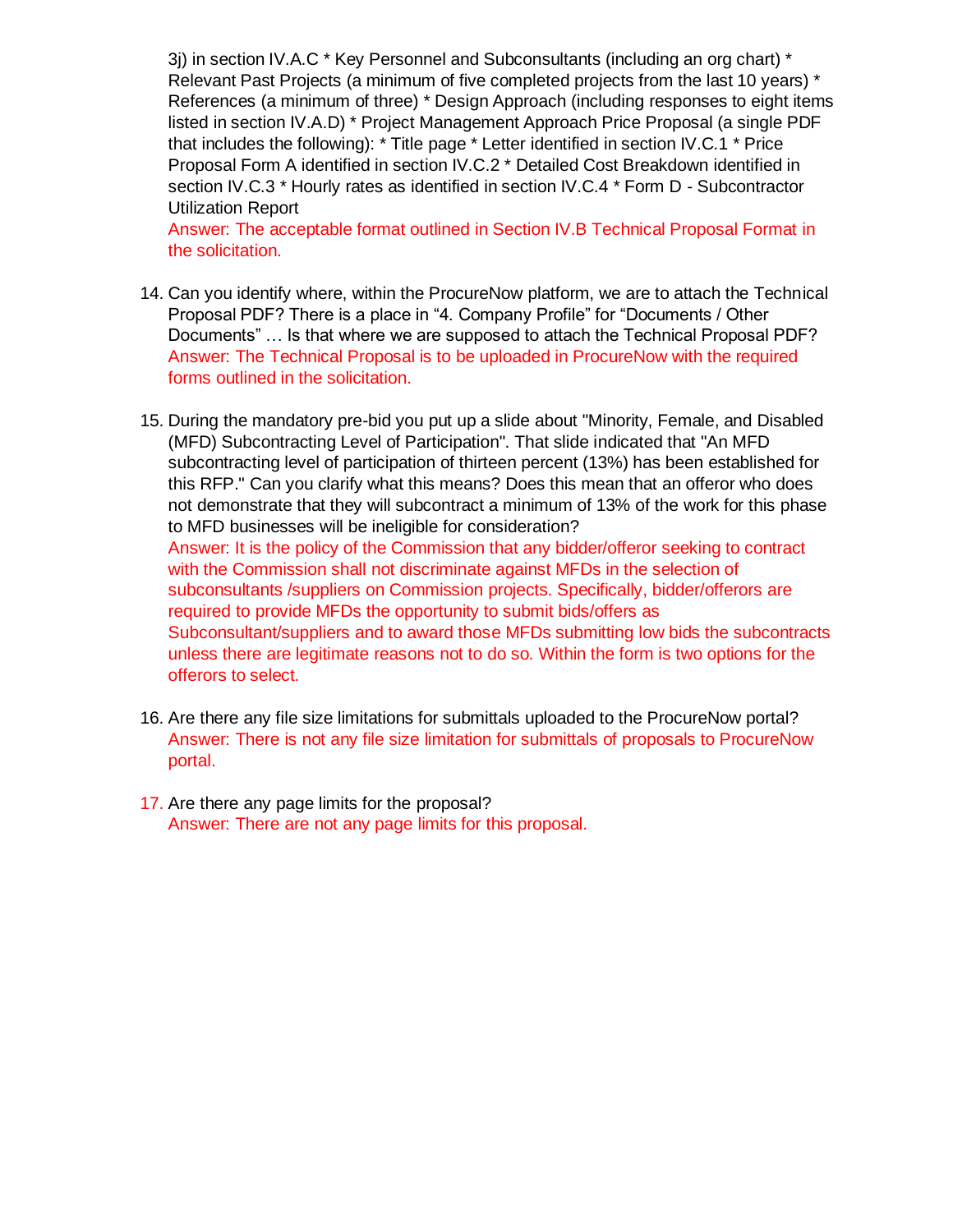# **Project Related Questions**

#### **Archaeology**

18. Section III.A, under "Archaeology Considerations" indicates that "archeology will play a vital role in the development of the visitor experience" and that "various archeology methods will be used during this process, and the selected contractor must be familiar with incorporating archeology into the exhibition plan." Can you provide some additional context for what M-NCPPC means by "archeology will play a vital role in the … visitor experience?"

Answer: Archaeology Excavations will be conducted throughout the site, and one of the objectives is to include the discoveries in future exhibitions. Our goal is for our visitors to learn about archaeology, from excavations to processing artifacts and learning about previous generations who used the objects.

19. In regards to the Archaeology considerations, what do you consider as being familiar with incorporating archaeology? Handling and conservation practices? Does this mean there is continuing archeological work currently on site, or does this mean information from historical archeological work will be featured in the exhibits? Please elaborate what role you see the contractor having in archeology. Answer: Archaeology Excavations will be conducted throughout the site, and one of the objectives is to include the discoveries in future exhibitions. Our goal is for the selected vendor to be familiar with incorporating artifacts found during archaeology excavations

into exhibition planning.

20. Archaeology is listed as a consideration, but there is no explicit inclusion in the specific scope. Can you clarify? Answer: Archaeology Excavations will be conducted throughout the site, and one of the objectives is to include the discoveries in future exhibitions. Our goal is for our visitors to learn about archaeology, from excavations to processing artifacts and learning about previous generations who used the objects.

#### **Budget**

- 21. The production/installation budget is described as between \$250,000 \$350,000. Does the M-NCPPC have any guidance about how the organization envisions that production budget (and the corresponding design budget) being allocated? For example, should we allocate equal resources to the design and production of the indoor exhibits as the outdoor exhibits, or does one aspect require a greater allocation than the other? Answer: The discovery phase (Phase I) will inform both the design and fabrication budget with the different options that are available. Per the RFP, indoor and outdoor concepts will vary in both idea and cost. Based on these concepts, which will represent the full menu of design elements, we will take an al la carte approach to determine the final interpretive plan.
- 22. Also, regarding Phase IV Content Development, is there are specific line item for asset acquisition/clearances (\$5,000 - \$25,000?) that we should include in our pricing or should we include the asset acquisition as an "additional service" outside of the budget for the exhibit design services?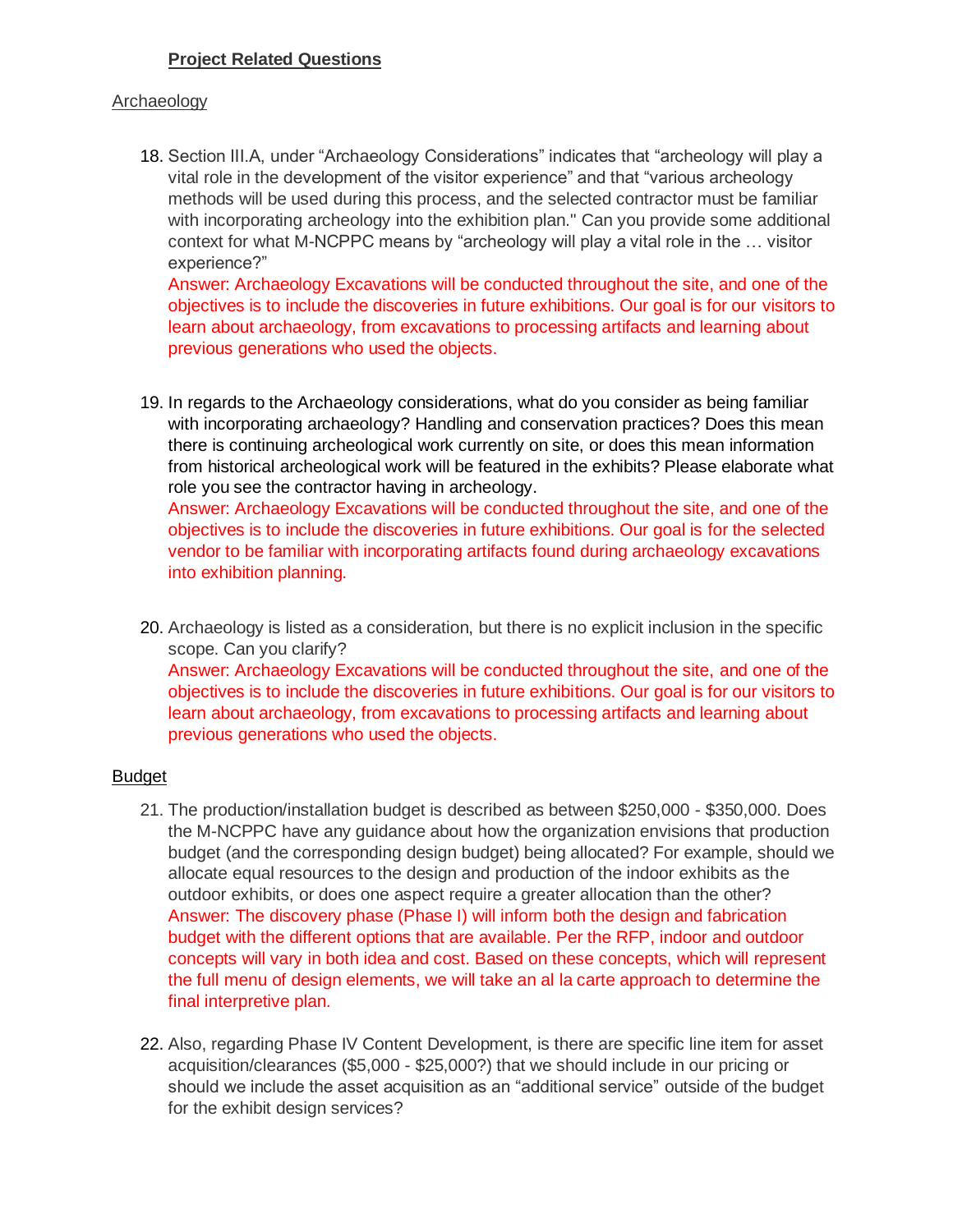#### Answer: Per the RFP, cost estimates should be associated with all design assets, including in the content development phase. Purchasing is not a part of this RFP.

#### Interior and Exterior Interpretation

23. Section III.D indicates that the four indoor spaces in which the exhibition will be focused are Historic Parlor NW 105 (280 SF); Historic Parlor SW 104 (316 SF); Historic Parlor NE 101 (275 SF); and Historic Parlor SE 102 (390 SF). The section also indicates that Rooms 104 and 105 (cumulative space of approximately 600 SF) will be utilized as a traditional exhibition space for the exploration of architectural themes, family history, home history, enslaved population, as well as other stories that may include agriculture, liberation, land ownership. Room 102 is identified as a contemporary art space and Room 101 as an experimental evaluation/rapid response gallery. Given the initial and/or current thinking about how these four rooms can be utilized, what is the M-NCPPC's expectations for the selected firm in terms of Room 102? Does the selected firm's scope of work include the design of a contemporary art space including the research and acquisition of artworks?

Answer: Yes, the selected vendors scope includes designing the contemporary art space design. The firm is responsible for making recommendations for artwork but will work closely with the museum director for direction.

24. Given the initial and/or current thinking about how these four rooms (Rooms 101, 102, 104, 105) can be utilized, can you provide more information about the M-NCPPC's expectations for the selected firm in terms of Room 101 and the design requirements associated with an evaluation space?

Answer: The evaluation space should be multifunctional and not only serve as a space for evaluation, but for programming. We would like to capture visitor feedback about current and upcoming exhibitions in the space and promote upcoming programs from other historic sites.

25. Section III.D identifies seven potential locations for outdoor signage and additional commemorative/memorial exhibits. For the purposes of our proposal, should we include the specifications that we use for the pricing of our outdoor element design (such as six interpretive signs and one memorial/commemorative station)?

## Answer: Yes

26. Regarding Phase II Community Engagement, can you confirm that the Concord Manor team will be responsible for promoting and advertising the community listening sessions and that the selected firm will focus on facilitating the sessions (not on attracting the audience or promoting the sessions)? Answer: Yes, the Concord Team will be responsible for promoting and advertising the community listening sessions. Selected vendor is responsible for facilitation of the meetings with the assistance of the Concord team.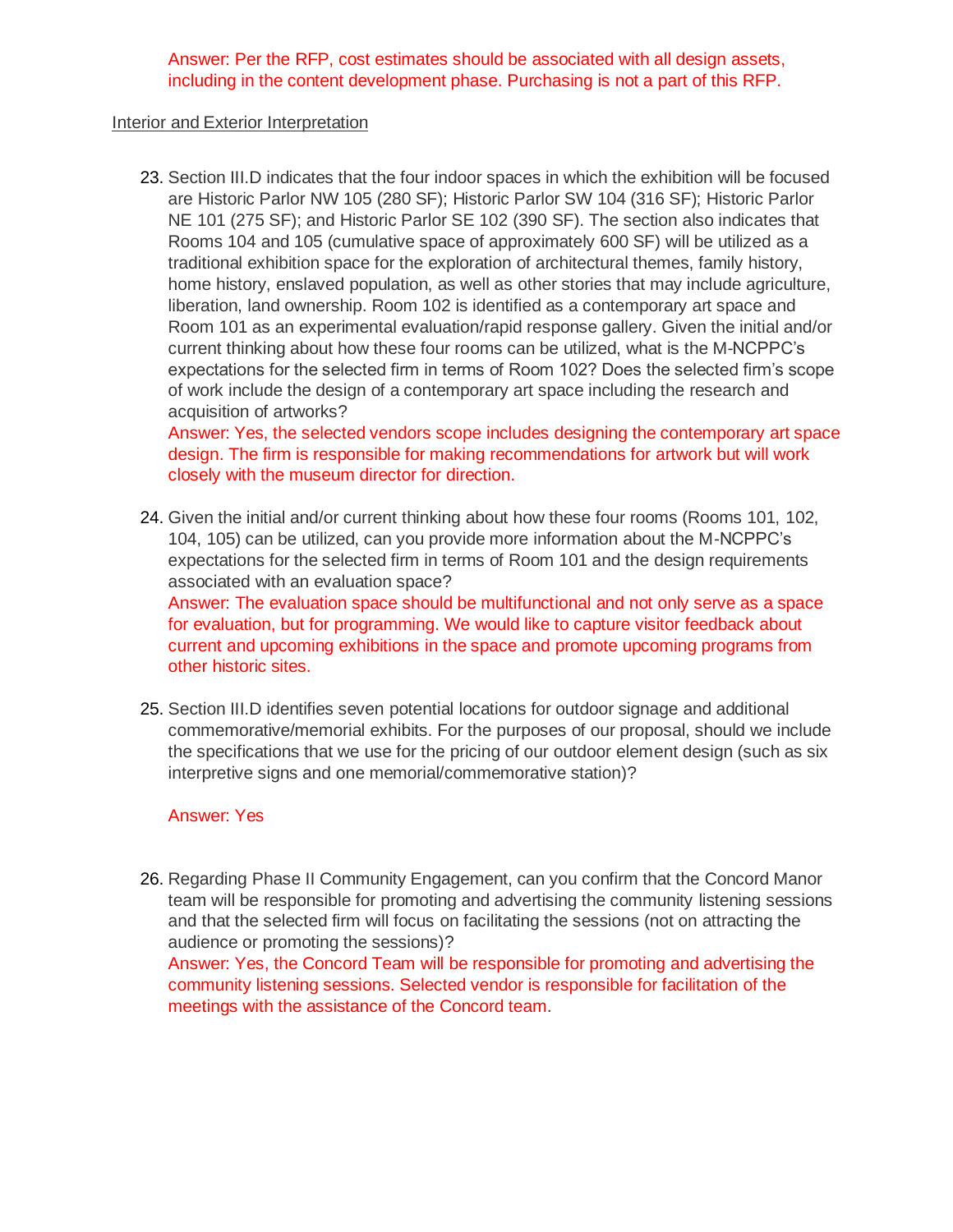27. Regarding Phase IV Content Development, can you provide some insight into what existing assets - audio/visual elements, images - are available? Should we assume the content development is starting from zero with no assets or is there a resource from which the content developer can draw?

Answer: The Concord Manor Team is in the early stages of acquiring and collecting assets. This RFP includes image identification, purchasing of images is a part of the future fabrication RFP. We have three collections within our division (Black History Program Collection, Archaeology Collection, and The Central Collection) that maybe used for this project. To date, we have not determined if there are any connections to Concord Manor in these collections. Concord **does not** have a dedicated collection. The selected vendor should have a full understanding and appreciation for the importance of collections, and the ability to incorporate material culture into exhibition design.

- 28. Regarding Section III.E Phases of Work and Schedule, can you confirm that the required timeline for completion listed in the RFP is based upon a NTP (Notice to Proceed) of March 1 and that the timeline will be adjusted accordingly should the NTP be delayed beyond the tentative March 1 date? Answer: Yes, the timeline will be adjusted if necessary
- 29. Section IV.A, subsection B ("Proposal Organization") says that the proposal shall include a title page plus three specific sections (Introduction/Prior Experience, Design and Content Development Approach, Project Management Approach) followed by forms A, B, C and D. \* For Section IV.A.B.1 - Can you confirm that the Introduction/Prior experience section response should be limited to addressing items 1-3 (including 3a-3j) included in Section IV.A.C? Answer: Confirm

\* For Section IV.A.B.2 - Can you confirm that the Design and Content Development Approach section response should be limited to addressing the eight items listed in Section IV.A.D? \* Can you confirm that IV.A.B.5 Form B, Additional Services, Unit Prices is not a separate form but is actually part of the

Concord\_Manor\_PRICE\_PROPOSAL\_1"? Answer: Confirmed

\* Can you provide directions on where we can find Section IV.A.B.6 Form C, Subphase Prices, or clarify what you're looking for? Answer: See attached. These forms are also included in the Vendor Questioner.

\* Can you provide directions on where we can find Section IV.A.B.7 Form D, Hourly Rates, or - if there is no Form D - confirm that what you're looking for is the Hourly Rates information identified in Section IV.C.4? Answer: See attached. These forms are also included in the Vendor Questioner.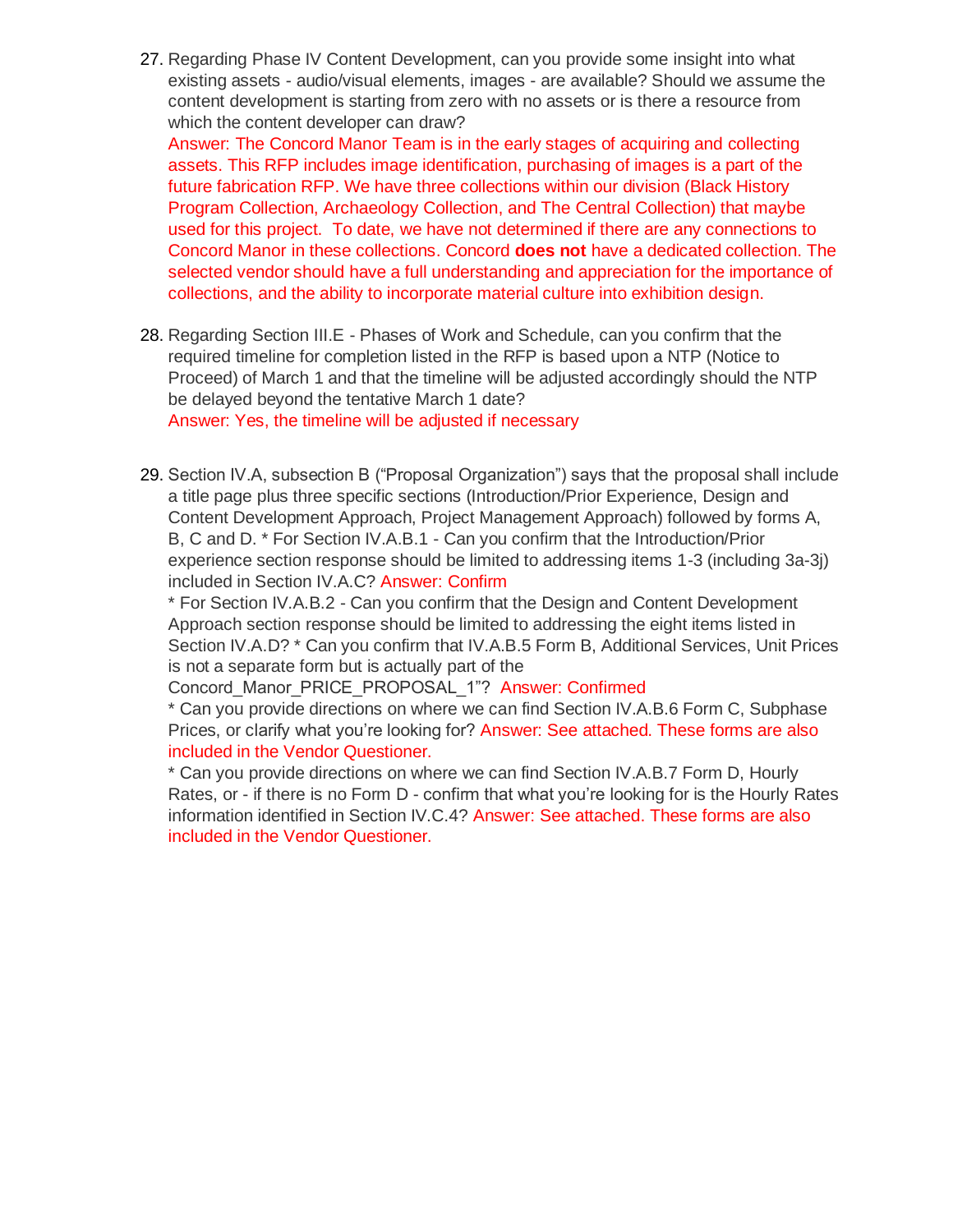30. For the Project References identified in Section IV.A.D.7, can you clarify how many references you're looking for? It sounds like you are looking for a minimum of three project references, with each project reference tied to a relevant project as well as an additional reference for each Key Personnel team member. Is that correct, or are you looking for something else?

# Answer:

IV.A PROPOSAL SUBMISSION AND EVALUATION - 7. Project References The solicitation requires Provide a minimum of one (1) professional reference for the Prime Offerer's three (3) similar, relevant projects, and one (1) professional reference for each Key Personnel's relevant projects.

IV.D EVALUATION GUIDELINES 1. Demonstrated Performance on Similar Projects (0- 35 points) – The Consultant shall submit details and references for at least five projects of similar scope completed within the past 10 years, including location, contact person/owner, telephone number, contract amount, contract duration, and cost.

#### IX.D References\*

Please provide a minimum of three (3) references to include the following for each reference:

31. Section IV.B.4 - Licenses/Responsibility - Can you confirm that if the scope of work does not include building renovations, no licenses are required for the design scope of work identified in this RFP? If you cannot confirm that licenses are not required, can you identify what licenses you believe are required?

## Answer: Building renovations are not included

32. Under D. Design and Content Development Approach, # 8 - Registered Design Professionals. Does the exhibit design contractor need to be registered as business in the state of Maryland to bid on this proposal? It states firms providing architectural services do, do you for-see architectural services being needed? Are we required to include an architect on the team?

Answer: The contractor must be registered as a business in the State of MD to bid on proposal. Architectural services will not be required.

- 33. Will the same firm awarded this project be able to bid on phase II fabrication/installation? Answer: Yes
- 34. Are the 14-day approval times included in schedule? Answer: Yes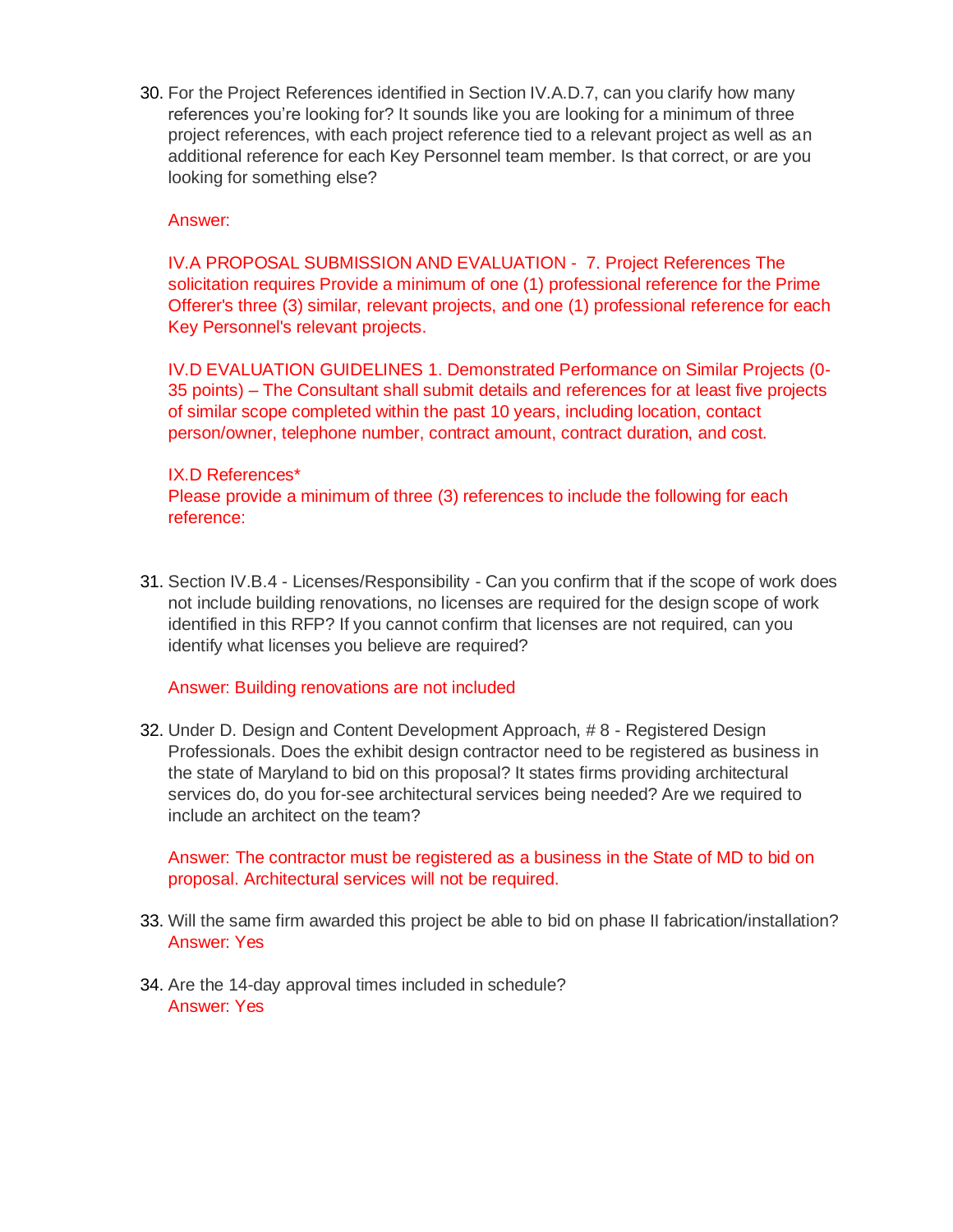35. Environmental Effects & Technological Enhancements mentioned under III.C Interpretive Goals - will the designer be designing and programming the audio experiences/scent experiences/projections/media or will programming be part of the Fabrication and Installation RFP that will be released later?

Answer: The concept will be established by the selected vendor. The execution will be addressed in the second RFP.

36. If the Fabrication and Installation RFP includes media design and production, will the awarded designer be able to bid on the following RFP as well?

#### Answer: Yes

37. Will the museum organize and select the attendees for the community engagement workshops?

Answer: The Concord Manor team will assist with organizing the community engagement workshops, but it would be beneficial if the selected vendor has roots in the local community to increase the community outreach efforts.

38. How many charrettes will take place in Phase III - Concept Design and Implementation? Are these with museum staff?

Answer: One charrette for indoor, and one charrette for outdoor. The Concord team will review the charrettes

- 39. When you discuss the 10 concepts under Phase III Concept Design and Implementation, are these sketches or complete full-color renderings? Answer: Sketches will be appropriate
- 40. Do we need to include an allowance for rights and usage for photographs? Answer: No, cost estimates should be included for the rights and usage for proposed photographs. The actual procurement will be covered in the second RFP.
- 41. Are the interiors of remaining extant buildings (corn crib, sheds, barn) included in the scope of work? Answer: No
- 42. The RFP states that the design team would be responsible for providing "narratives" and working with the Concord team to develop content. Is the design team responsible for content development (research and writing) or just editing provided content?

Answer: The design team is responsible for writing and editing content

43. From what collections will the vendor suggest objects?

Answer: We have three collections within our division (Black History Program Collection, Archaeology Collection, and The Central Collection) that maybe used for this project. We have not determined if there are any connections to Concord Manor to date. Concord does not have a dedicated collection. The selected vendor should have a full understanding and appreciation for the importance of collections, and the ability to incorporate material culture into exhibition design.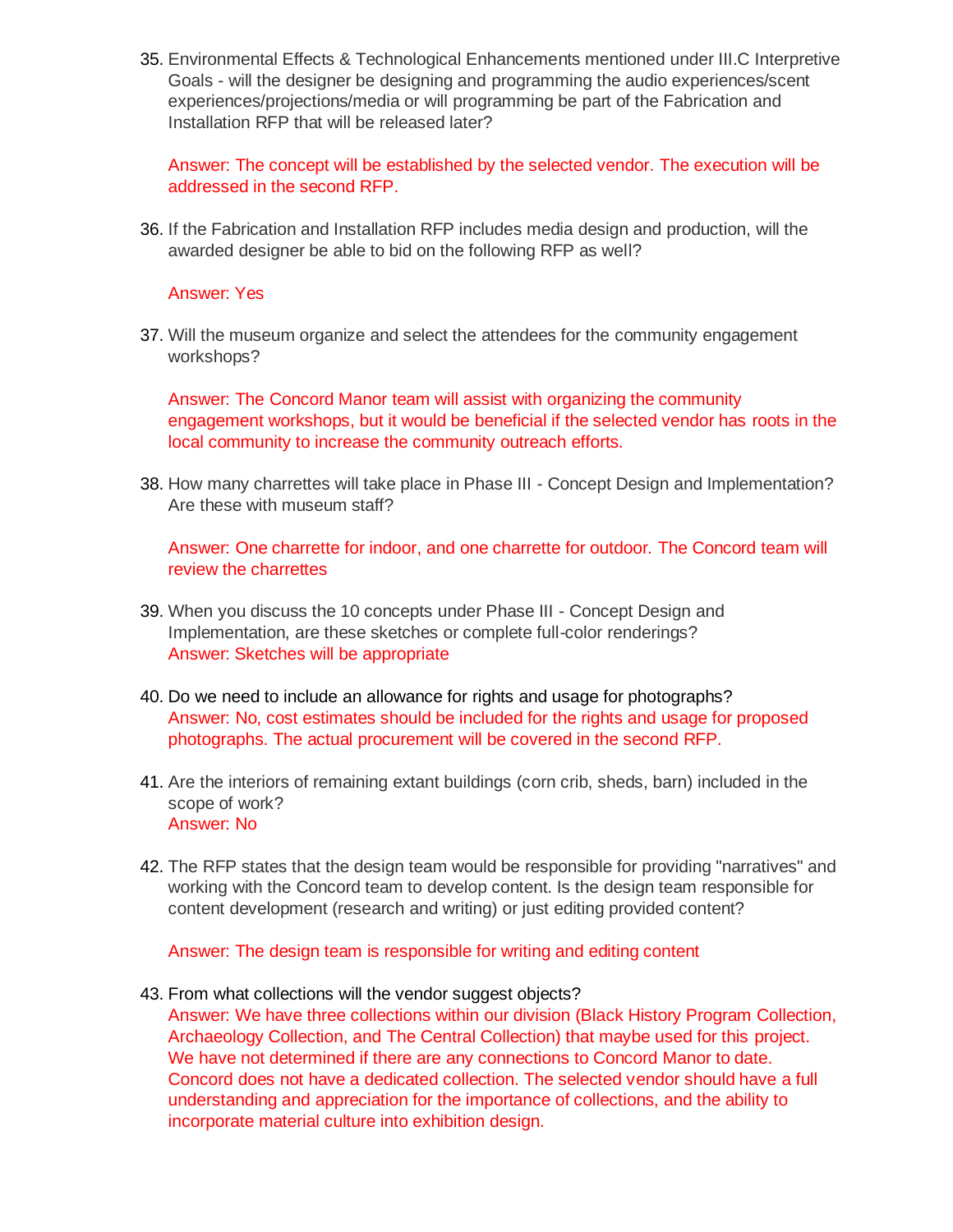44. Does MNCPPC have collections or is collection building and policy creation part of this scope?

Answer: We have three collections within our division (Black History Program Collection, Archaeology Collection, and The Central Collection) that maybe used for this project. We have not determined if there are any connections to Concord Manor to date. Concord does not have a dedicated collection. The selected vendor should have a full understanding and appreciation for the importance of collections, and the ability to incorporate material culture into exhibition design.

45. Does MNCPPC have an ideal number of images in mind since image rights and permissions are part of this scope?

Answer: The Number of images is dependent on the finalized stories that will be showcased in the exhibition. This RFP is limited to providing cost estimates for the procurement of images for the fabrication RFP. The selected vendor is responsible for identifying the images, not purchasing.

46. Are there any existing interpretive planning documents that detail the interpretive goals and themes? Will that be provided to contractor upon award?

Answer: RFP, includes all relevant interpretive plans developed up to this point. All research related documents will be provided to the selected vendor. (Please see Section D: Interpretive Goals for additional information)

47. Has the Maryland-National Capital Park and Planning Commission (M-NCPPC) identified any potential object or image resources as part of their initial planning for this project? Answer: The Concord Manor Team is in the early stages of acquiring and collecting

assets. This RFP includes image identification, purchasing of images is a part of the future fabrication RFP. We have three collections within our division (Black History Program Collection, Archaeology Collection, and The Central Collection) that maybe used for this project. To date, we have not determined if there are any connections to Concord Manor in these collections. Concord does not have a dedicated collection. The selected vendor should have a full understanding and appreciation for the importance of collections, and the ability to incorporate material culture into exhibition design.

48. What is the schedule for the current "major historic restoration project?"

Answer: The current projection is fall 2022.

49. Is the contractor responsible for any lighting design or specifications services?

Answer: Yes. The contractor is responsible for all lighting and design specifications in the four front rooms of the home, including cost estimates.

50. Does the project schedule on page 27 include M-NCPPC review periods?

Answer: Yes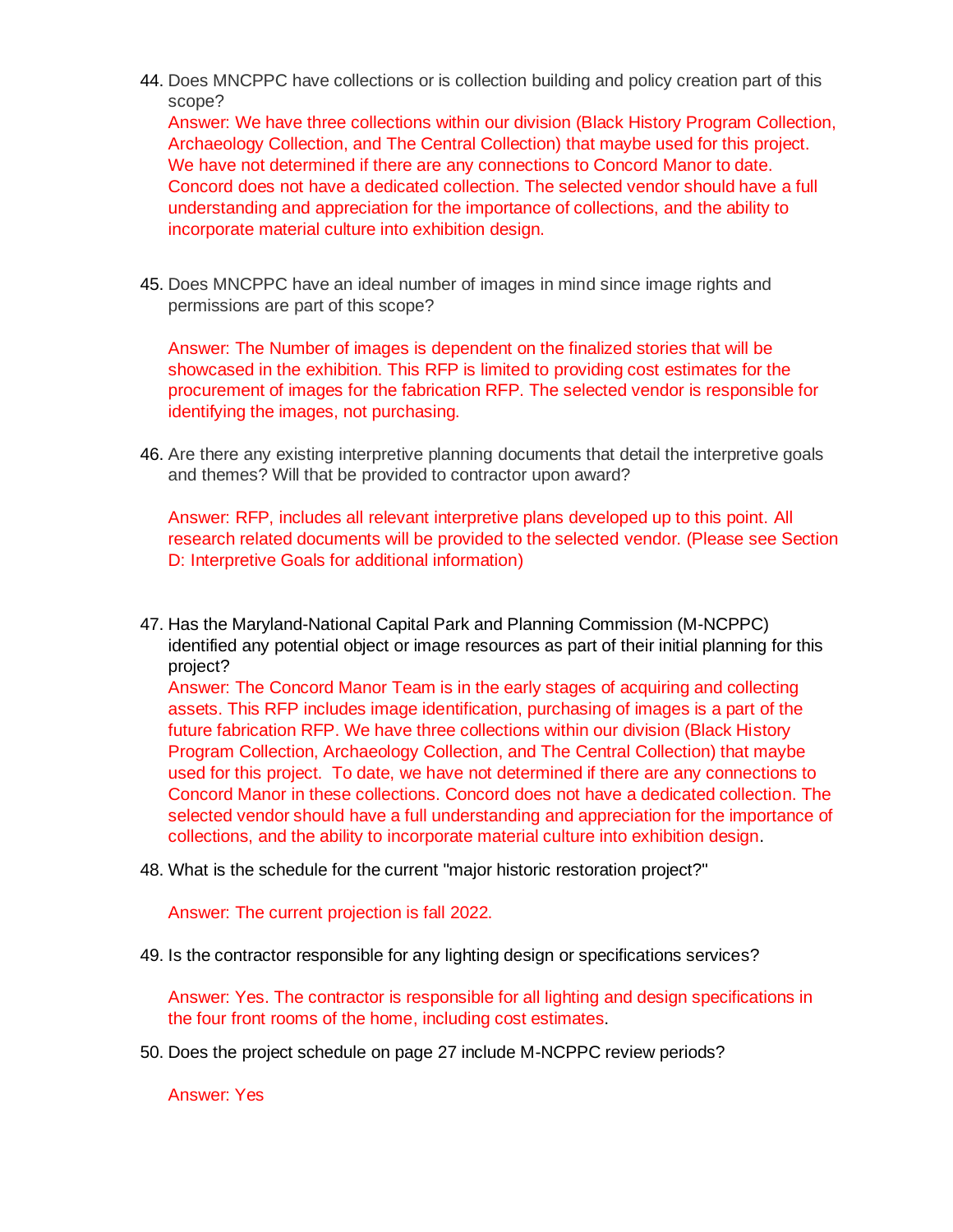51. Based on a contractor's past experience, they may recommend adjustments to the schedule and phasing of this project. Is M-NCPPC open to an alternative project schedule/phased approach?

Answer: The M-NCPPC team is open to discuss adjustments to the proposal schedule after the vendor has been selected.

52. Is the M-NCPPC team open to community engagement throughout the process, rather that just a single phase?

#### Answer: Yes

53. Who is responsible for coordinating the attendees for the community meetings or surveys?

Answer: Yes, the Concord Team will be responsible for promoting and advertising the community listening sessions. Selected vendor is responsible for facilitation of the meetings with the assistance of the Concord team.

54. On page 25, the RFP states, "After M-NCPPC award of the construction phase contract, the Consultant shall be responsible for providing and transmitting original Production-Ready Graphic files via hard drive to the selected Exhibit Contractor."

#### Answer: Incomplete question

55. Will the design consultant complete this work under a separate, fabrication administration-focused contract?

Answer: The fabrication services will be a part of a separate RFP

56. Will the cost of image use rights be carried under this project's production budget?

Answer: This RFP includes image identification. Purchasing images is a part of the future fabrication RFP.

57. Deliverables/Drawings must include exterior paths, confirm these will just be on the 5-7 main acres and not the full 20. Will new pathways need to be installed or are there paths already in use/existence? Can a drawing of current existing pathways be provided?

Answer: Yes, the central focus is on the 5-7 acres. Currently there are no walking paths on the site. New pathways will need to be installed which is not a part of this RFP.

58. Page 19 of the RFP indicates that wayfinding will be needed inside the museum. Do you anticipate a need for wayfinding for the site's exterior elements?

Answer: Yes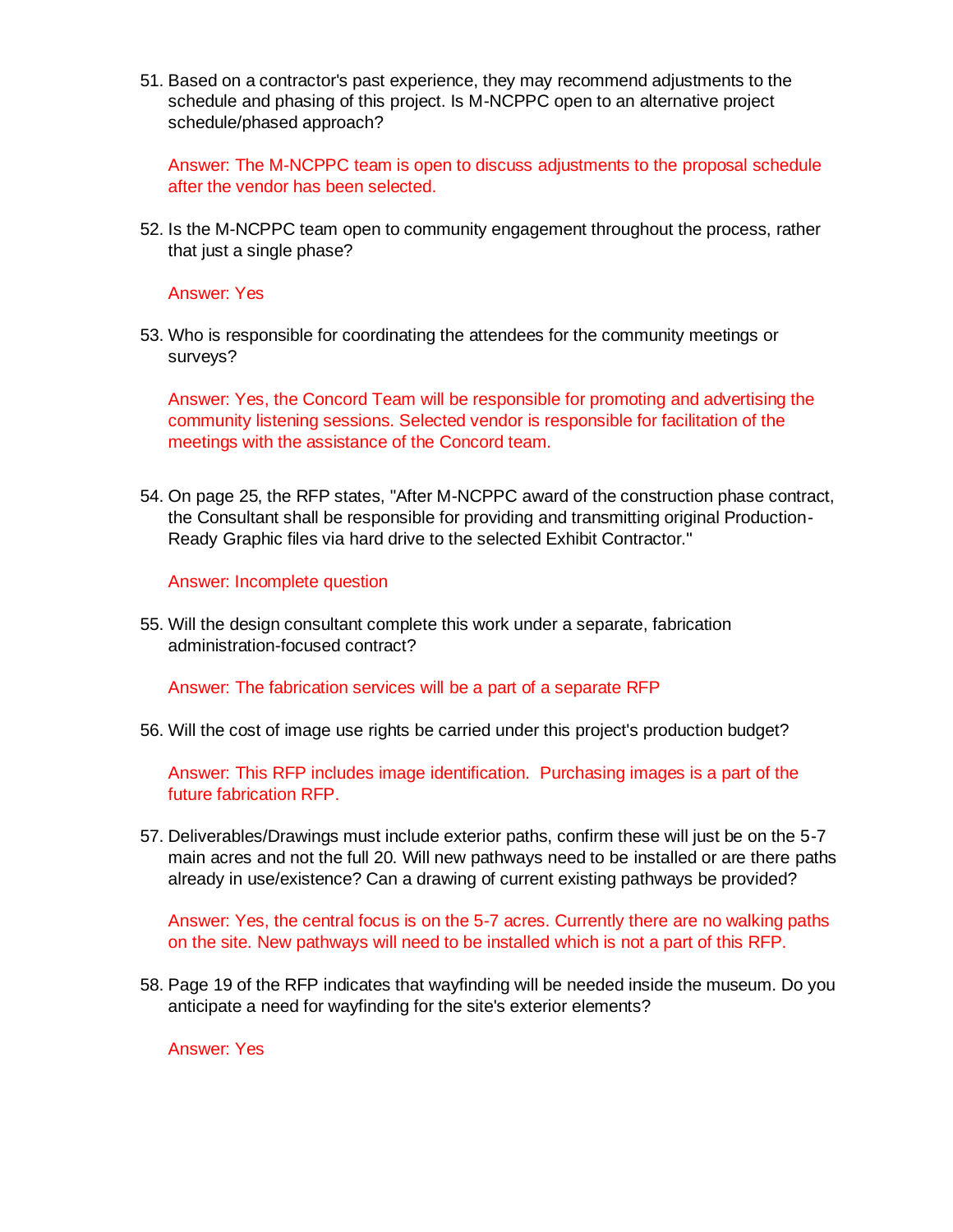59. The RFP states that most of the site is on the National Register of Historic Places. Can we have clarification of which parts of the site are and are not on the register?

Answer: Please see addendum

60. The RFP states that the Concord team will edit the emerging content 3 times. In what stages of Phase IV will the edits occur?

Answer: Once the vendor has submitted all deliverable materials in this phase, the Concord teams will review and resubmit the package back to the vendor with appropriate comments with two additional edits after initial review.

61. Is the Contractor responsible for writing and editing copy? Will Contractor be acting as a Project Manager and hire writer and editor?

Answer: Yes, the selected vendor is responsible for writing and editing and acting as the Project Manager.

- 62. Who determines the object/image list? Is Contractor responsible for image research or will images be provided by Museum? Answer: This RFP includes image identification, purchasing of images is a part of the future fabrication RFP.
- 63. Is Contractor responsible for purchasing any artwork needed to complete the project?

Answer: This RFP includes artwork identification, purchasing of images is a part of the future fabrication RFP.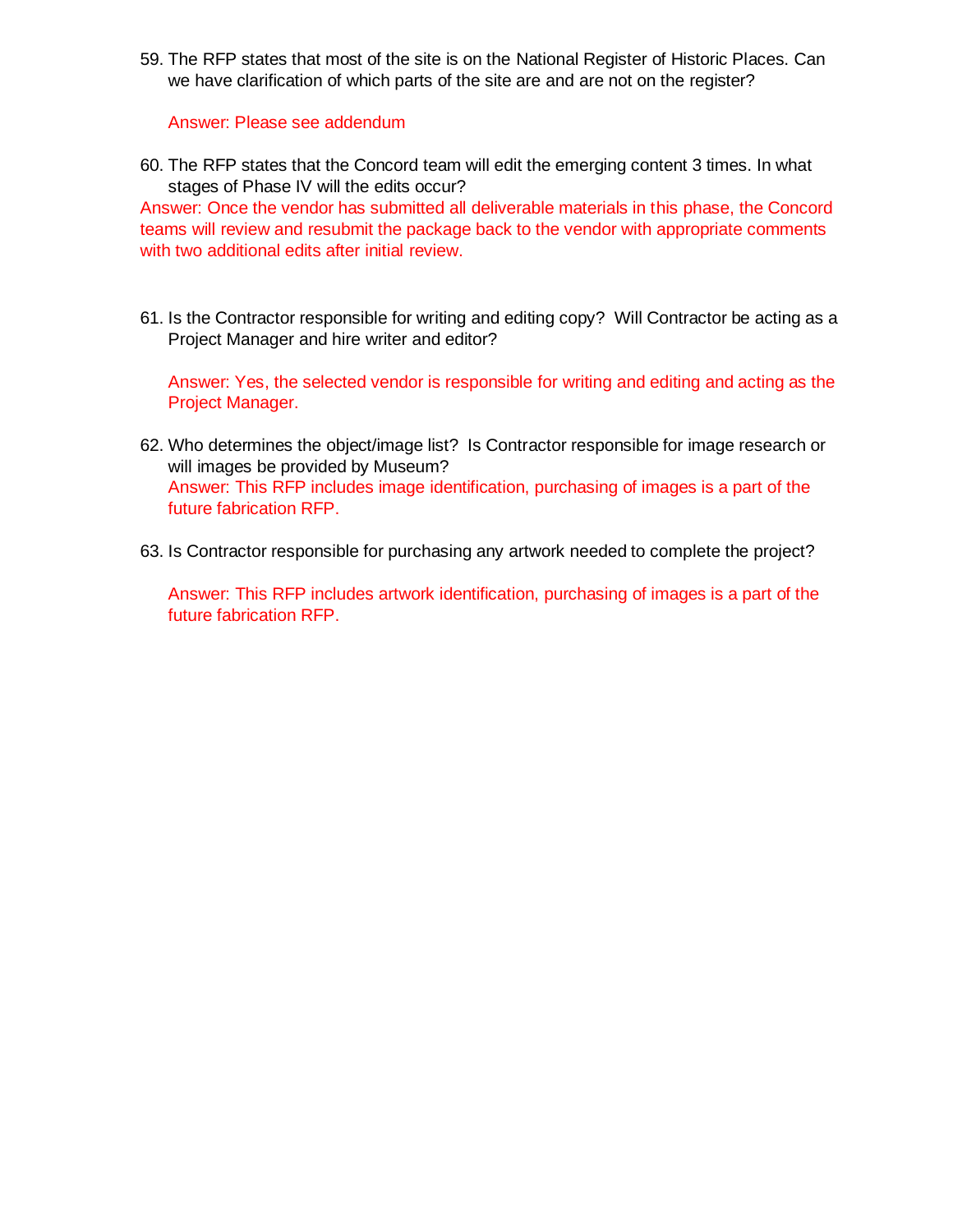#### **ALL OFFERORS MUST SUBMIT THE FOLLOWING REQUIRED FORMS WITH YOUR PROPOSAL WHICH ARE ALSO INCLUDE IN THE VENDOR QUESTIONER.**

- 1. **PRICE PROPOSAL FORM – FORM A.** The Price Proposal Form shall be completed in its entirety.
- 2. **PROPOSAL DECLARATION FORM – FORM B.** The Proposal Declaration Form shall be completed in its entirety and signed by an authorized person.
- 3. **NONDISCRIMINATION IN SUBCONTRACTING – FORM C***.* This form gives directions for documenting compliance with the nondiscrimination policy. A Nondiscrimination in Subcontracting Form must be completed and signed by an authorized person in order for the Proposal to be deemed responsive to this RFP.
- 4. **SUBCONTRACTOR UTILIZATION REPORT – FORM D.** This report documents Subconsultants to be utilized for this RFP, and includes the subconsultant's firm name, type of contract (services provided or discipline), total sub-contract amount, percentage of total contract amount, and MFD status.
- 5. **INSURANCE CHECKLIST – FORM E.** The Insurance Checklist must be signed by the authorized member of the firm and the firm's insurance agent. *Failure to complete and submit this form may result in your Proposal being deemed non-responsive.* The Offeror shall be required, prior to the execution of the Contract, to furnish a Certificate of Insurance with satisfactory proof of all insurance required by the Insurance Checklist.
- 6. **STATEMENT OF EVIDENCE OF RESPONSIBILITY – FORM F.** The Offeror shall be required to complete and sign this form, attach all required supporting documentation, and include with the Proposal.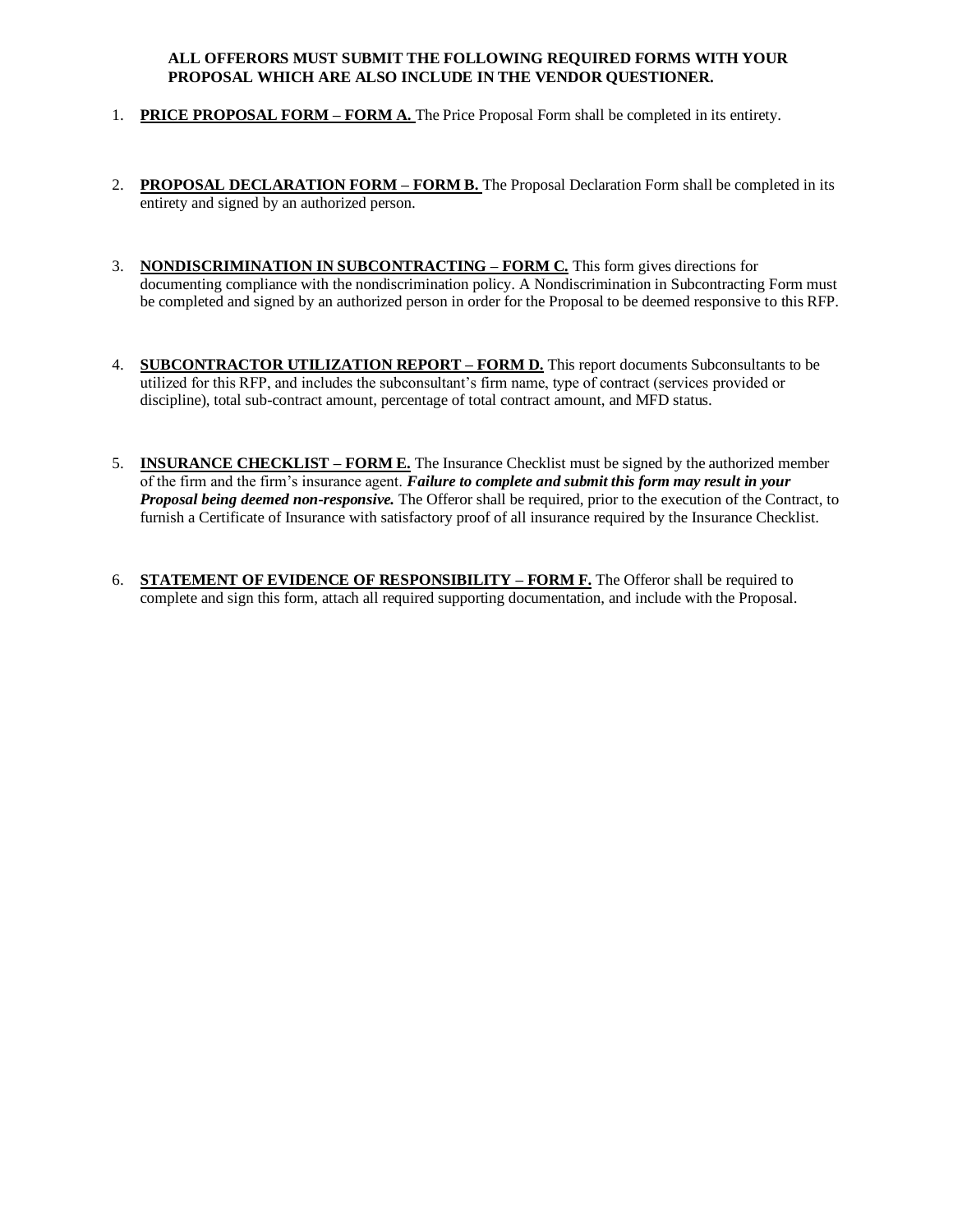#### **FORM A: PRICE PROPOSAL**

|                                                                                                                                                                                                                                                                                                                                                                                                                                                                                                                                                                                                                                                                           | <b>DESIGN PHASE</b>                                                          | <b>PRICE</b> |  |  |
|---------------------------------------------------------------------------------------------------------------------------------------------------------------------------------------------------------------------------------------------------------------------------------------------------------------------------------------------------------------------------------------------------------------------------------------------------------------------------------------------------------------------------------------------------------------------------------------------------------------------------------------------------------------------------|------------------------------------------------------------------------------|--------------|--|--|
| 1                                                                                                                                                                                                                                                                                                                                                                                                                                                                                                                                                                                                                                                                         | NTP to 15% Submission                                                        | \$           |  |  |
| 2                                                                                                                                                                                                                                                                                                                                                                                                                                                                                                                                                                                                                                                                         | 30% Submission                                                               | \$           |  |  |
| 3                                                                                                                                                                                                                                                                                                                                                                                                                                                                                                                                                                                                                                                                         | 70% Submission                                                               | \$           |  |  |
| 4                                                                                                                                                                                                                                                                                                                                                                                                                                                                                                                                                                                                                                                                         | 90% Submission                                                               | \$           |  |  |
|                                                                                                                                                                                                                                                                                                                                                                                                                                                                                                                                                                                                                                                                           | <b>TOTAL PRICE (SUM OF LINES 1 - 4)</b>                                      | \$           |  |  |
|                                                                                                                                                                                                                                                                                                                                                                                                                                                                                                                                                                                                                                                                           | (A detailed breakdown of cost must be attached $-$ see Section 4.C.2-Part V) |              |  |  |
| <b>TOTAL PRICE WRITTEN IN WORDS:</b><br>The Total Lump Sum Price is the sum for which the Offeror proposes to perform the Work as described in this<br>RFP. The points assigned to Price Proposal as described in Part V will be applied to the Total Lump Sum Price<br>only.                                                                                                                                                                                                                                                                                                                                                                                             |                                                                              |              |  |  |
|                                                                                                                                                                                                                                                                                                                                                                                                                                                                                                                                                                                                                                                                           |                                                                              |              |  |  |
| Potential Additional Services, if required (total lump sum):                                                                                                                                                                                                                                                                                                                                                                                                                                                                                                                                                                                                              |                                                                              |              |  |  |
| Additional Service 1 \$                                                                                                                                                                                                                                                                                                                                                                                                                                                                                                                                                                                                                                                   |                                                                              |              |  |  |
| Additional Service 2 \$                                                                                                                                                                                                                                                                                                                                                                                                                                                                                                                                                                                                                                                   |                                                                              |              |  |  |
| Unless otherwise provided for by the Proposal Documents, Proposals submitted shall be irrevocable for a period<br>of One Hundred Twenty (120) calendar days following the date of Proposal opening.<br>The undersigned hereby certifies that the Offeror has examined and fully comprehends the<br>requirements and intent of the plans, scope of work, and addendum number(s) ____<br>for the above project; that the Offeror has visited the site and examined all conditions affecting<br>the work and proposes to furnish all labor, material, tools, equipment, engineering,<br>supervision, etc., necessary for or incidental to, the proper execution of the work. |                                                                              |              |  |  |
| <b>OFFEROR INFORMATION</b>                                                                                                                                                                                                                                                                                                                                                                                                                                                                                                                                                                                                                                                |                                                                              |              |  |  |
| <b>AUTHORIZED SIGNATURE:</b><br>DATE:                                                                                                                                                                                                                                                                                                                                                                                                                                                                                                                                                                                                                                     |                                                                              |              |  |  |
| PRINT NAME:                                                                                                                                                                                                                                                                                                                                                                                                                                                                                                                                                                                                                                                               |                                                                              |              |  |  |
| TITLE:                                                                                                                                                                                                                                                                                                                                                                                                                                                                                                                                                                                                                                                                    |                                                                              |              |  |  |
| WITNESS:                                                                                                                                                                                                                                                                                                                                                                                                                                                                                                                                                                                                                                                                  |                                                                              |              |  |  |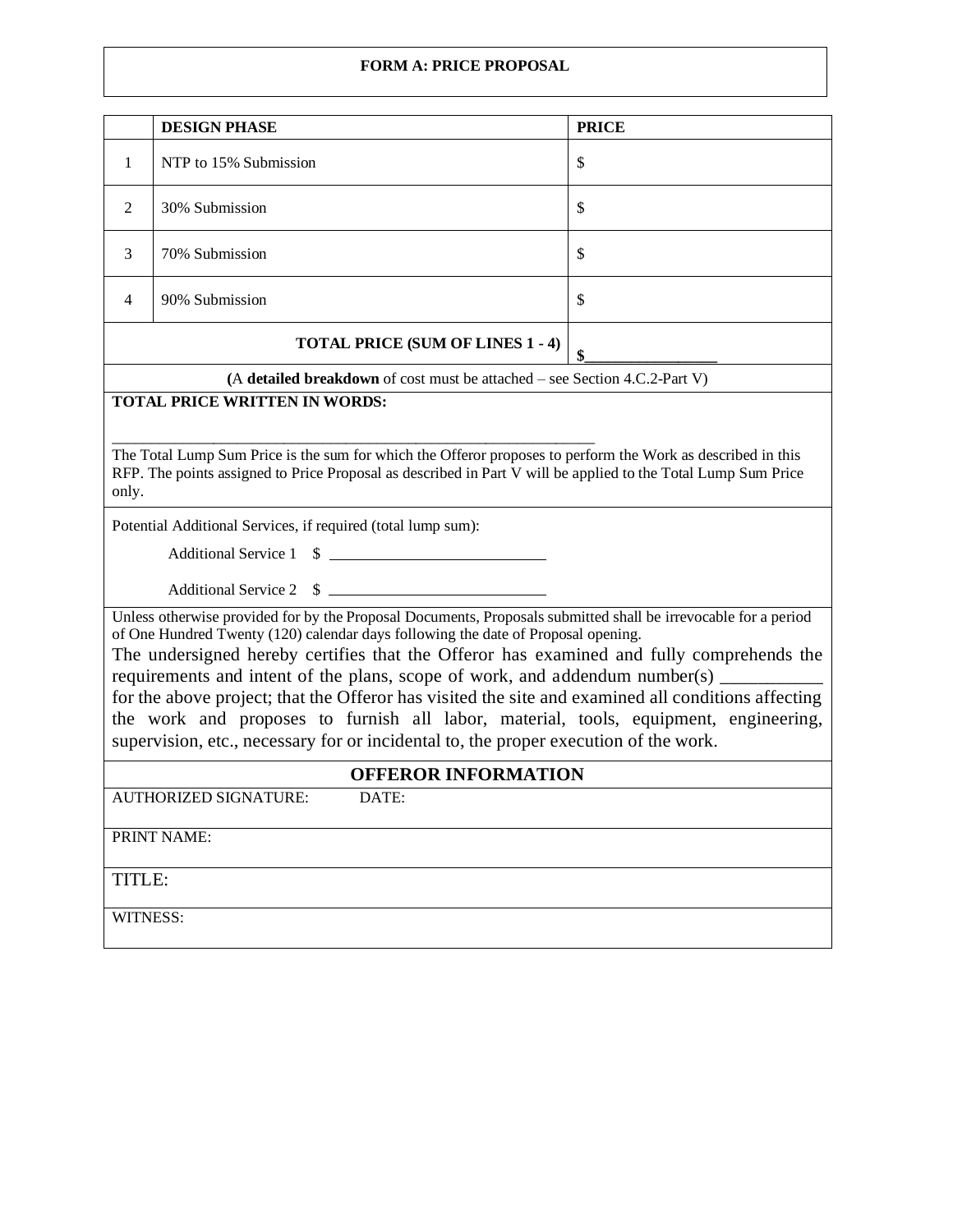| <b>FORM B: PROPOSAL DECLARATION</b>                                                                                                                                                                                                                                                                                                                                                                                                                                                                                                                                                                                                                                                                                                                                                                                                                                                                           |                                                                                                                                                                                                                                                                                                                                                                                                                                                                                                                                                                                                                        |      |  |  |
|---------------------------------------------------------------------------------------------------------------------------------------------------------------------------------------------------------------------------------------------------------------------------------------------------------------------------------------------------------------------------------------------------------------------------------------------------------------------------------------------------------------------------------------------------------------------------------------------------------------------------------------------------------------------------------------------------------------------------------------------------------------------------------------------------------------------------------------------------------------------------------------------------------------|------------------------------------------------------------------------------------------------------------------------------------------------------------------------------------------------------------------------------------------------------------------------------------------------------------------------------------------------------------------------------------------------------------------------------------------------------------------------------------------------------------------------------------------------------------------------------------------------------------------------|------|--|--|
|                                                                                                                                                                                                                                                                                                                                                                                                                                                                                                                                                                                                                                                                                                                                                                                                                                                                                                               |                                                                                                                                                                                                                                                                                                                                                                                                                                                                                                                                                                                                                        |      |  |  |
|                                                                                                                                                                                                                                                                                                                                                                                                                                                                                                                                                                                                                                                                                                                                                                                                                                                                                                               |                                                                                                                                                                                                                                                                                                                                                                                                                                                                                                                                                                                                                        |      |  |  |
| Made this                                                                                                                                                                                                                                                                                                                                                                                                                                                                                                                                                                                                                                                                                                                                                                                                                                                                                                     | day of                                                                                                                                                                                                                                                                                                                                                                                                                                                                                                                                                                                                                 | 2020 |  |  |
| [Name of Company]<br>By                                                                                                                                                                                                                                                                                                                                                                                                                                                                                                                                                                                                                                                                                                                                                                                                                                                                                       |                                                                                                                                                                                                                                                                                                                                                                                                                                                                                                                                                                                                                        |      |  |  |
| a [STATE] [ corporation, limited liability company, etc. ]                                                                                                                                                                                                                                                                                                                                                                                                                                                                                                                                                                                                                                                                                                                                                                                                                                                    |                                                                                                                                                                                                                                                                                                                                                                                                                                                                                                                                                                                                                        |      |  |  |
| <b>Business Address</b>                                                                                                                                                                                                                                                                                                                                                                                                                                                                                                                                                                                                                                                                                                                                                                                                                                                                                       |                                                                                                                                                                                                                                                                                                                                                                                                                                                                                                                                                                                                                        |      |  |  |
|                                                                                                                                                                                                                                                                                                                                                                                                                                                                                                                                                                                                                                                                                                                                                                                                                                                                                                               |                                                                                                                                                                                                                                                                                                                                                                                                                                                                                                                                                                                                                        |      |  |  |
| The Offeror declares that the only person, firm or corporation that has or have any interest taken, is or are the<br>undersigned; that this proposal is made without any connection or collusion with any person, firm or corporation<br>making a proposal for the same work; that the documents herein have been carefully examined and are understood; that<br>as careful examination has been made as is necessary to become informed as to the character and extent of work that<br>may be required; and that if any Proposal or Bid is accepted, the Offeror will contract to do the required work in the<br>manner set forth in the Contract documents.<br>If this proposal shall be accepted and the undersigned shall refuse or neglect, within ten (10) days after receiving the<br>Contract for execution, to execute the same then the Offeror shall be deemed to have abandoned the Contract, and |                                                                                                                                                                                                                                                                                                                                                                                                                                                                                                                                                                                                                        |      |  |  |
| shall be forfeited.<br>Signature                                                                                                                                                                                                                                                                                                                                                                                                                                                                                                                                                                                                                                                                                                                                                                                                                                                                              | thereupon this proposal and the acceptance hereof shall be null and void and any deposit accompanying the proposal                                                                                                                                                                                                                                                                                                                                                                                                                                                                                                     |      |  |  |
| Name & Title                                                                                                                                                                                                                                                                                                                                                                                                                                                                                                                                                                                                                                                                                                                                                                                                                                                                                                  |                                                                                                                                                                                                                                                                                                                                                                                                                                                                                                                                                                                                                        |      |  |  |
|                                                                                                                                                                                                                                                                                                                                                                                                                                                                                                                                                                                                                                                                                                                                                                                                                                                                                                               | Check one: $\Box$ Individual $\Box$ Partner $\Box$ Officer                                                                                                                                                                                                                                                                                                                                                                                                                                                                                                                                                             |      |  |  |
| of the corporation shall be affixed.<br>necessary.                                                                                                                                                                                                                                                                                                                                                                                                                                                                                                                                                                                                                                                                                                                                                                                                                                                            | (NOTE: The Offeror or Offerors must sign here, and the address of each must be given. In case of firms, the firm's<br>name must be signed and subscribed to be at least one member. In case of corporations, corporate name must be<br>signed by some authorized officer or agent thereof who shall also subscribe his name and office. If practicable, the seal<br>The names and addresses of all members of a firm, or the names, addresses and titles of every officer of a corporation,<br>as is the case, must be given here by the member of the corporation who signs the proposal.) Attach additional pages if |      |  |  |
| <b>Primary Point of Contact (PPOC)</b>                                                                                                                                                                                                                                                                                                                                                                                                                                                                                                                                                                                                                                                                                                                                                                                                                                                                        |                                                                                                                                                                                                                                                                                                                                                                                                                                                                                                                                                                                                                        |      |  |  |
| Name of PPOC                                                                                                                                                                                                                                                                                                                                                                                                                                                                                                                                                                                                                                                                                                                                                                                                                                                                                                  |                                                                                                                                                                                                                                                                                                                                                                                                                                                                                                                                                                                                                        |      |  |  |
| <b>Email Address</b>                                                                                                                                                                                                                                                                                                                                                                                                                                                                                                                                                                                                                                                                                                                                                                                                                                                                                          |                                                                                                                                                                                                                                                                                                                                                                                                                                                                                                                                                                                                                        |      |  |  |
| Telephone number                                                                                                                                                                                                                                                                                                                                                                                                                                                                                                                                                                                                                                                                                                                                                                                                                                                                                              |                                                                                                                                                                                                                                                                                                                                                                                                                                                                                                                                                                                                                        |      |  |  |
| Fax Number                                                                                                                                                                                                                                                                                                                                                                                                                                                                                                                                                                                                                                                                                                                                                                                                                                                                                                    |                                                                                                                                                                                                                                                                                                                                                                                                                                                                                                                                                                                                                        |      |  |  |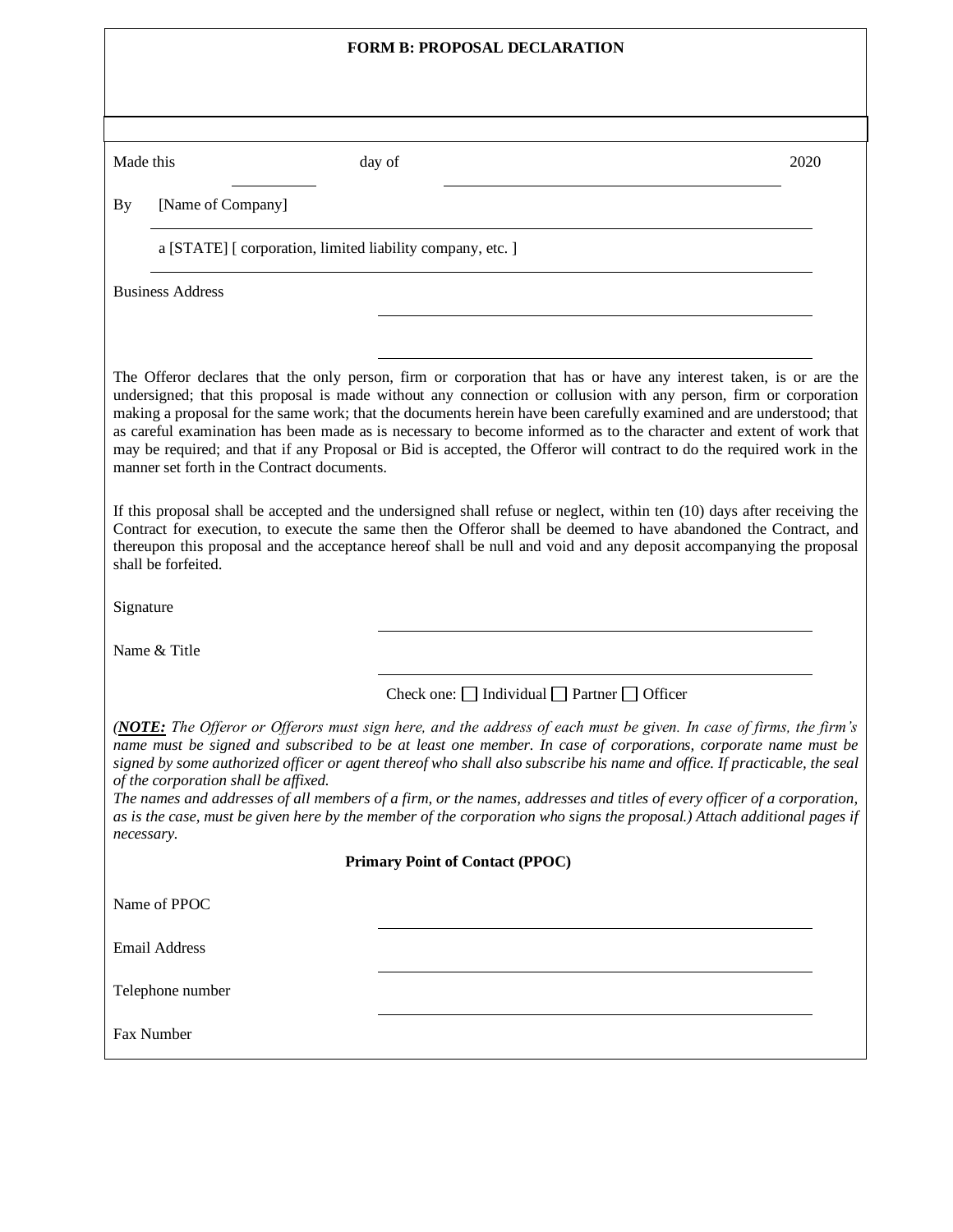# **FORM C: NONDISCRIMINATION IN SUBCONTRACTING FORM**

#### **The Maryland-National Capital Park and Planning Commission Nondiscrimination in Subcontracting Form**

*This form gives directions for documenting compliance with the nondiscrimination policy. A Nondiscrimination in Subcontracting Form must be completed and signed by an authorized person in order to be deemed responsive to this RFP.* 

It is the policy of the Commission that any Bidder/Offeror seeking to contract with the Commission shall not discriminate against MFDs in the selection of subcontractors/suppliers on Commission projects. Specifically, Bidders/Offerors are required to provide MFDs the opportunity to submit Proposals/offers as subcontractor/suppliers and to award those MFDs submitting low Proposals the subcontracts unless there are legitimate reasons not to do so.

INDICATE COMPLIANCE WITH THIS POLICY BY CHECKING ONE OF THE FOLLOWING TWO STATEMENTS.

**Statement 1**. The Bidder/Offeror will not contract with any subcontractors or materials suppliers to perform any portion of this contract and has not normally contracted with subcontractors or materials suppliers as a part of similar contracts in the past two years. Within five (5) days of notice, the Bidder /Offeror will show evidence as requested that it has not normally subcontracted portions of similar contracts within the past two years.

**Statement 2.** The Bidder/Offeror has made efforts to provide MFD firms the opportunity to submit Proposals for subcontracting and/or materials supply components of this contract, and will document same using one of the two (2) options:

- \_\_\_ Option A Within five (5) days of notice, the Bidder/Offeror will show evidence of the efforts described by providing the Commission copies of documents such as letters or faxes to MFDs; advertisements for Proposals; telephone logs or other notes concerning contacts with MFDs; evidence of participation in pre-Proposal conferences where interest in MFD Proposals was communicated; Proposals received from MFDs and notes concerning evaluation of those Proposals. (The above-mentioned documents are only examples of possible documentation and are not exhaustive.) OR
- \_\_\_ Option B Within five (5) days of notice, the Bidder/Offeror will show evidence of efforts by producing letters of intent from MFD subcontractors and/or materials suppliers to perform at least 13% of the total dollar value of the contract.

Contractors are encouraged to contact the Purchasing Office (301) 454-1600 with any questions concerning compliance with the nondiscrimination in subcontracting requirements. The Purchasing Office can also provide a listing of MFD firms which may be considered for subcontracting.

I hereby declare and affirm under penalties of perjury that the contents of the foregoing document are true and correct to the best of my knowledge, information and belief.

**Date: By:**

*Authorized Signature*

*Printed Name/Title*

# **NOTE: FAILURE TO FULLY COMPLETE AND RETURN THIS FORM MAY DEEM THE PROPOSAL NON-RESPONSIVE, RESULTING IN THE PROPOSAL BEING REJECTED.**

**Revised: 9/16/2014**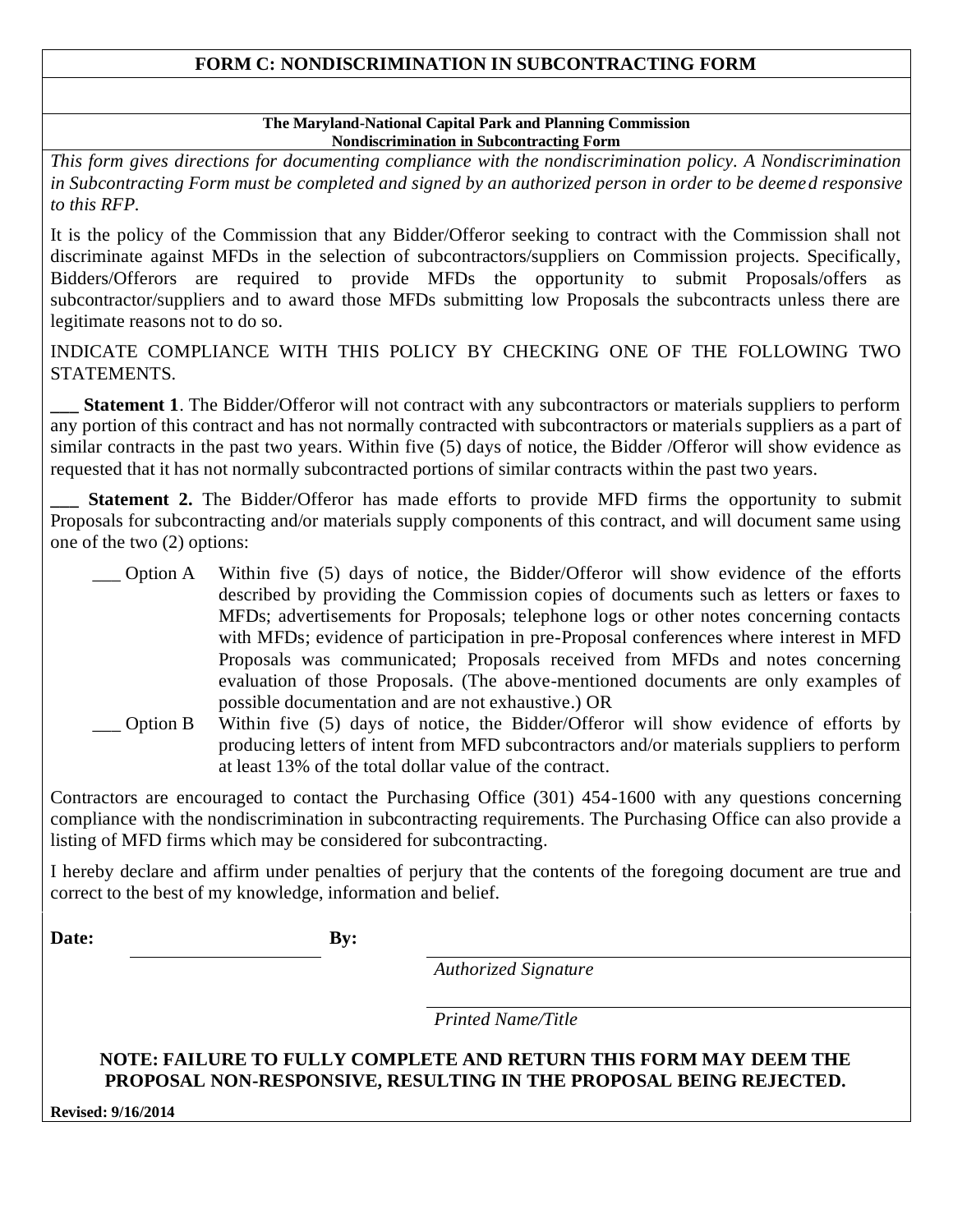# **FORM D: SUBCONTRACTOR UTILIZATION REPORT**

#### **THE MARYLAND-NATIONAL CAPITAL PARK AND PLANNING COMMISSION**

| <b>TYPE OF</b><br><b>CONTRACT</b> | <b>NAME OF</b><br><b>SUBCONTRACTOR</b> | DOLLAR AMOUNT<br>OF SUBCONTRACT | PERCENTAGE | $\ensuremath{\mathbf{MFD}}$ | $\bf{NON-}$<br>$\bf{MFD}$ |
|-----------------------------------|----------------------------------------|---------------------------------|------------|-----------------------------|---------------------------|
|                                   |                                        |                                 |            |                             |                           |
|                                   |                                        |                                 |            |                             |                           |
|                                   |                                        |                                 |            |                             |                           |
|                                   |                                        |                                 |            |                             |                           |
|                                   |                                        |                                 |            |                             |                           |
|                                   |                                        |                                 |            |                             |                           |
|                                   |                                        |                                 |            |                             |                           |
|                                   |                                        |                                 |            |                             |                           |
|                                   |                                        |                                 |            |                             |                           |
|                                   |                                        |                                 |            |                             |                           |
|                                   |                                        |                                 |            |                             |                           |
|                                   |                                        |                                 |            |                             |                           |
|                                   |                                        |                                 |            |                             |                           |
|                                   |                                        |                                 |            |                             |                           |
| <b>TOTAL</b>                      |                                        | $\overline{\$}$                 |            |                             |                           |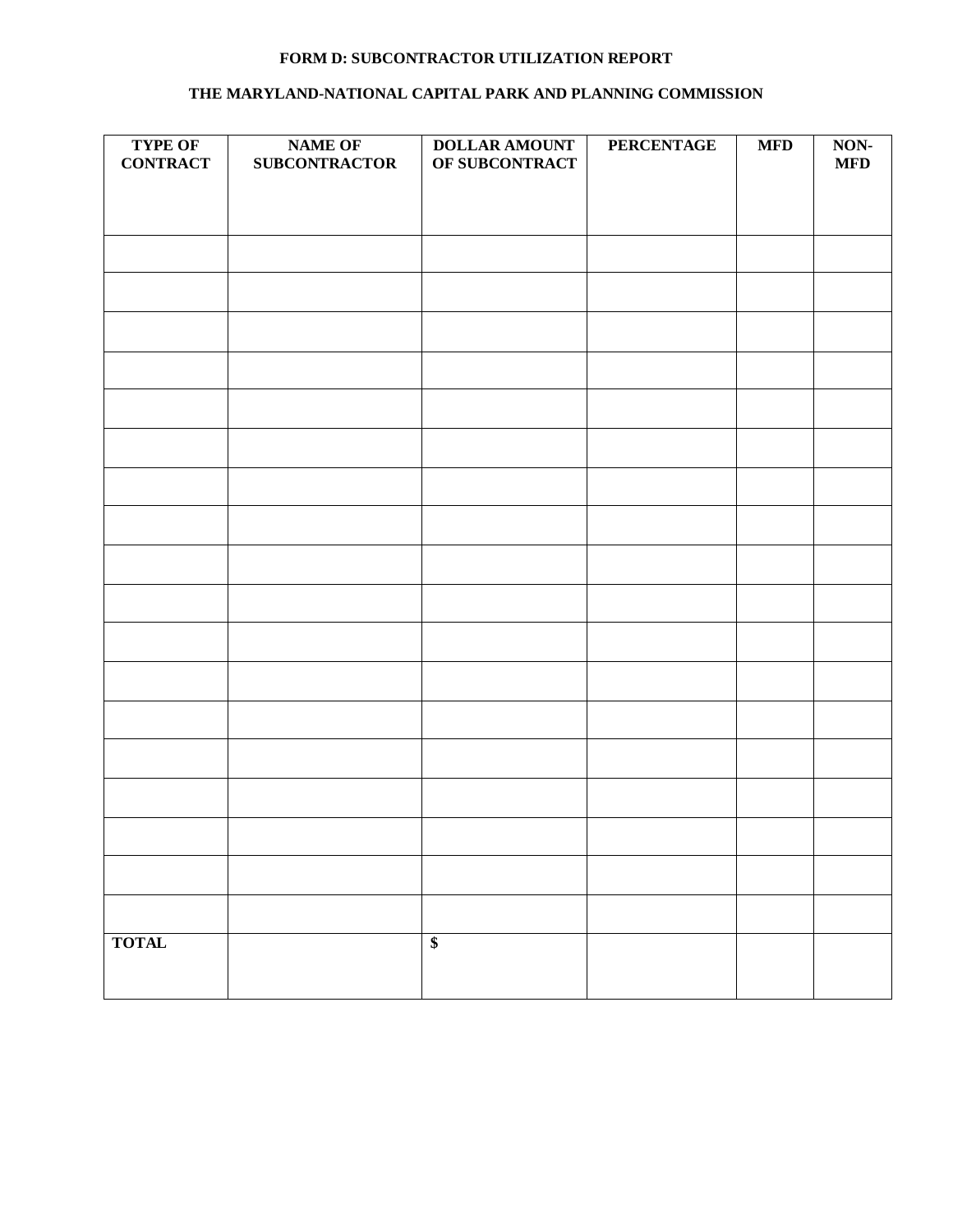#### **FORM E: INSURANCE CHECKLIST**

#### **THE MARYLAND-NATIONAL CAPITAL PARK AND PLANNING COMMISSION INSURANCE CHECK LIST**

| <del>EOVERACE REQUIRED</del>                                                                                                                                       | <b>EENIFFS (Minimums)</b>                                                                   |
|--------------------------------------------------------------------------------------------------------------------------------------------------------------------|---------------------------------------------------------------------------------------------|
| 1: WOFKEF's E8mpensation                                                                                                                                           | <b>Statutory Employer's Liability</b>                                                       |
|                                                                                                                                                                    |                                                                                             |
| Assident (Eash)<br>8                                                                                                                                               |                                                                                             |
| Bisease (policy limits)<br>Bisease (each employee)<br>:                                                                                                            | \$100,000 Briptover<br>\$100,000 Ber Berson<br>\$500,000 aggregate<br>\$100,000 Ber disease |
|                                                                                                                                                                    | All items in $N8: 2$ :                                                                      |
| 3. General Liability                                                                                                                                               | $\S$ 3,000,000 E8mbined Single Limit of                                                     |
| <b>Products Liability &amp; Completed Operations</b><br>8                                                                                                          | <b>Bodily &amp; Property Damage per Occurrence</b>                                          |
| <b>E</b> Sentractual Liability<br>Premises & Operations<br>:                                                                                                       |                                                                                             |
| 8                                                                                                                                                                  | \$5,000 per eseurrense                                                                      |
| <b>XEU</b> for explosion and/or cave in<br>8                                                                                                                       |                                                                                             |
| Independent Consultants<br>8                                                                                                                                       |                                                                                             |
|                                                                                                                                                                    |                                                                                             |
| Succession Constitutions<br>Successible Payment any one person<br>S. Contractual Indemnity/Hold Harmless Exactly                                                   |                                                                                             |
| as Specified                                                                                                                                                       |                                                                                             |
| 4: Automobile Liability                                                                                                                                            |                                                                                             |
| Owned Hired, Non-owned & Leased                                                                                                                                    |                                                                                             |
| <b>B</b> adily <b>Highly</b>                                                                                                                                       |                                                                                             |
| 8 <b>Each person</b>                                                                                                                                               | \$500,000                                                                                   |
| 8 Each eseurrence                                                                                                                                                  | \$1,000,000                                                                                 |
| <b>Property Damage</b><br>8                                                                                                                                        |                                                                                             |
| 8 Each securrence Or                                                                                                                                               | \$300,000                                                                                   |
| 8 Eambined Single Limit                                                                                                                                            | \$1,000,000                                                                                 |
| 5: Excess Liability                                                                                                                                                |                                                                                             |
| <b>Eombined Single Limit</b>                                                                                                                                       | \$1,000,000                                                                                 |
| 6: The Maryland-National Eapital Bark and                                                                                                                          |                                                                                             |
| <b>Planning</b>                                                                                                                                                    |                                                                                             |
| Eemmission named as additional insured on all                                                                                                                      |                                                                                             |
| policies. The coverage is primary to all coverage                                                                                                                  |                                                                                             |
| <u>the Eommission may possess:</u>                                                                                                                                 |                                                                                             |
| 7: Other Insurance                                                                                                                                                 | \$350,000                                                                                   |
| REHOVALION OVER \$50,000 (N/A)<br>8                                                                                                                                |                                                                                             |
| <b>Professional Liability</b><br>8                                                                                                                                 |                                                                                             |
| For errors, omissions and negligent acts, per claim                                                                                                                |                                                                                             |
|                                                                                                                                                                    |                                                                                             |
|                                                                                                                                                                    |                                                                                             |
| and per aggregate, with one-year discovery period<br>and no greater than a \$25,000 deductible.<br>Eombined Single Limit<br>(Professional services contracts only) |                                                                                             |
| 8: 45 days Cancellation Notice Required                                                                                                                            |                                                                                             |
| 9: Best's Guide A rating or better/S&B Rating of                                                                                                                   |                                                                                             |
| <b>BBB</b>                                                                                                                                                         |                                                                                             |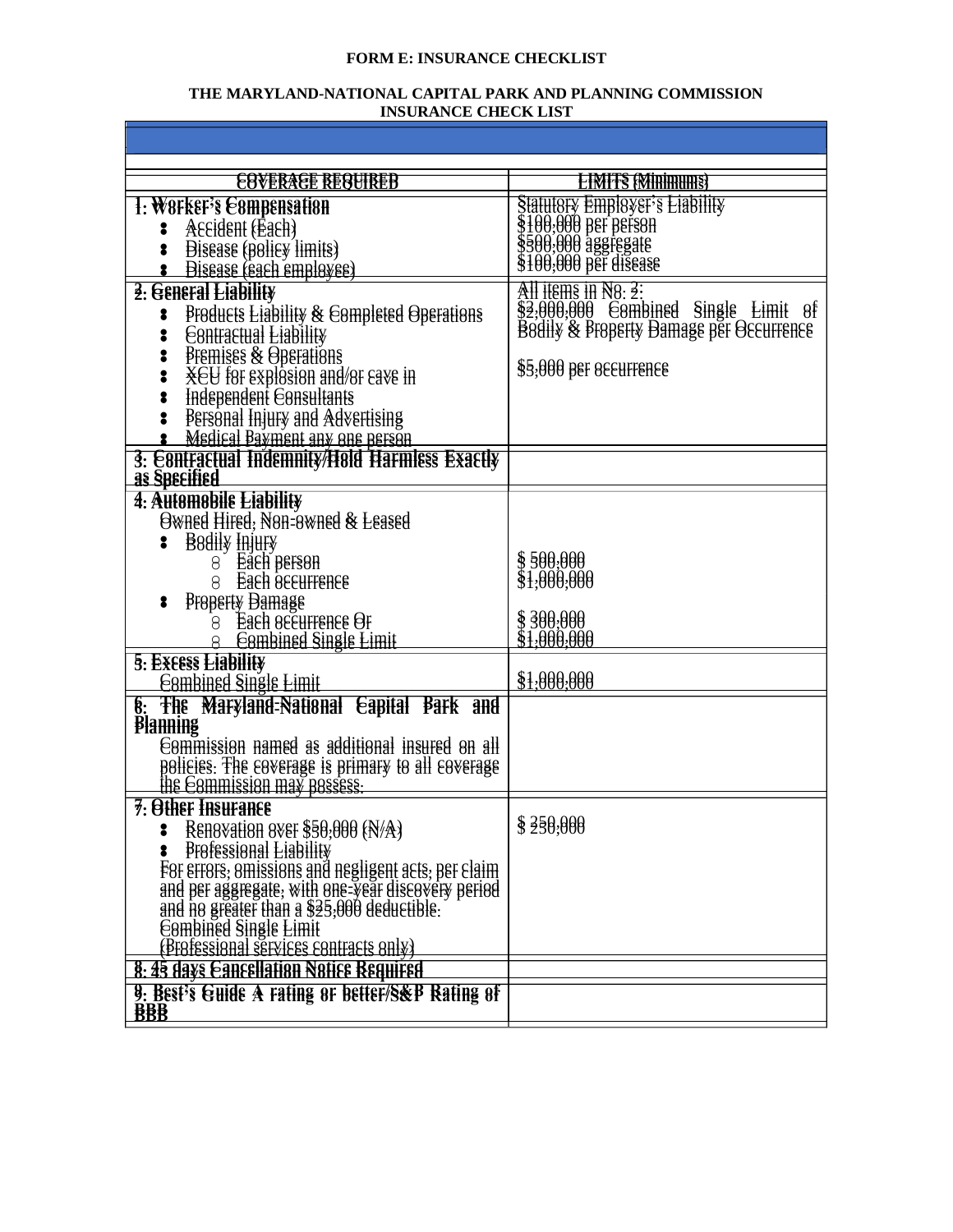#### **FORM F: STATEMENT OF EVIDENCE OF RESPONSIBILITY**

| 4. Give the numbers of years' experience under the present firm name ___________                                                                                                                                                                                                                                     |  |
|----------------------------------------------------------------------------------------------------------------------------------------------------------------------------------------------------------------------------------------------------------------------------------------------------------------------|--|
| 5. Give details if firm ever declared bankruptcy _______________________________                                                                                                                                                                                                                                     |  |
| 6. Give details if firm has unsatisfied liens and/or judgments _________________                                                                                                                                                                                                                                     |  |
| 7. Attach a copy of latest Financial Statements (Balance Sheet and Income Statement). Provide audited financial<br>statements, if available. If not available, provide unaudited or staff prepared financial statements. If neither is<br>available, provide copy of latest Federal tax return.<br>8. Other Comments |  |
| The above statements are true and the information submitted is accurate. The person signing below is authorized to<br>sign for the Proposer.                                                                                                                                                                         |  |
|                                                                                                                                                                                                                                                                                                                      |  |
| Name & Title (type or print) Manual Communication of the Communication of the Communication of the Communication                                                                                                                                                                                                     |  |